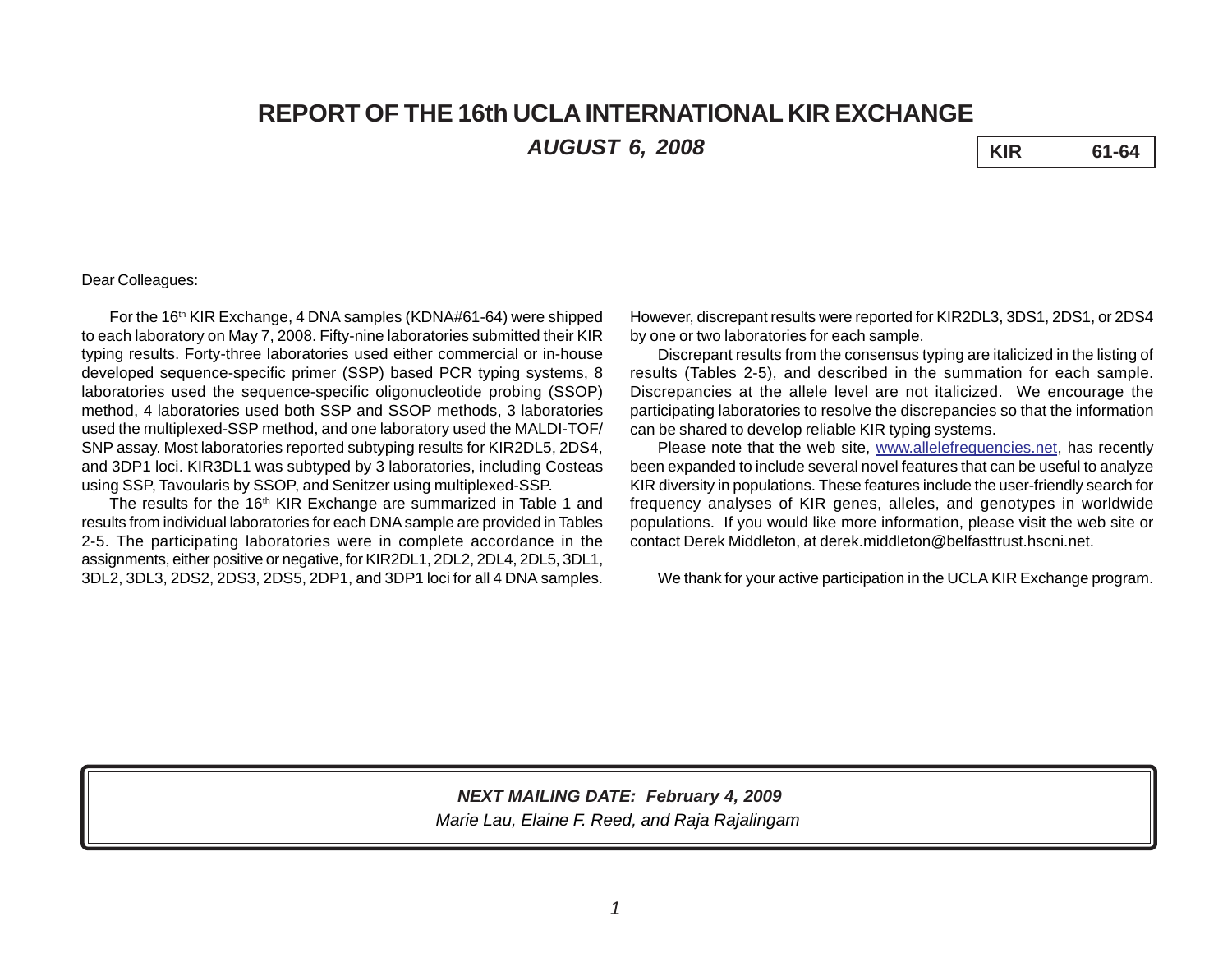## **KIR Exchange Sample: KDNA # 0061:**

The DNA was isolated from an African American donor. The consensus KIR type of this sample is: 2DL1-2DL2-2DL4-2DL5B-3DL1-3DL2-3DL3-2DS2- 2DS3-2DS4-2DS5-2DP1-3DP1. This is a unique genotype found to occur in African-Caribbeans and African Americans at a frequency of ~3% (1,2). One laboratory typed this DNA as positive for KIR2DL3 and another laboratory typed it as positive for KIR2DS1. One laboratory reported this DNA carrying both 2DL5A and 2DL5B genes.

## **KIR Exchange Sample: KDNA # 0062:**

The ethnic origin of KDNA#62 was unknown. The consensus KIR type of this sample is: 2DL1-2DL3-2DL4-2DL5B-3DL1-3DL2-3DL3-2DS3-2DS4-2DP1- 3DP1. This genotype was reported to occur only in Samoan, Thai, and Greek populations at frequency levels of <2% (3,4,5). One laboratory typed this DNA as negative for KIR2DS4, and 2 laboratories reported this DNA as carrying both 2DL5A and 2DL5B genes.

## **References**

- 1. Du, Z., Gjertson, D. W., Reed, E. F., and Rajalingam, R. (2007). Receptorligand analyses define minimal killer cell Ig-like receptor (KIR) in humans. Immunogenetics *59*, 1-15.
- 2 Norman, P. J., Carrington, C. V., Byng, M., Maxwell, L. D., Curran, M. D., Stephens, H. A., Chandanayingyong, D., Verity, D. H., Hameed, K., Ramdath, D. D., and Vaughan, R. W. (2002). Natural killer cell immunoglobulin-like receptor (KIR) locus profiles in African and South Asian populations. Genes Immun *3*, 86-95.
- 3 Niokou, D., Spyropoulou-Vlachou, M., Darlamitsou, A., and Stavropoulos-Giokas, C. (2003). Distribution of killer cell immunoglobulin-like receptors in the Greek population. Hum Immunol *64*, 1167-1176.
- 4 Norman, P. J., Stephens, H. A., Verity, D. H., Chandanayingyong, D., and Vaughan, R. W. (2001). Distribution of natural killer cell immunoglobulinlike receptor sequences in three ethnic groups. Immunogenetics *52*, 195- 205.

### **KIR Exchange Sample: KDNA # 0063:**

KDNA#63 was obtained from a Pacific Islander individual. The consensus KIR type of this sample is: 2DL1-2DL3-2DL4-2DL5A-3DL1-3DL2-3DL3-3DS1- 2DS1-2DS3-2DS4-2DP1-3DP1. This genotype occurs in most populations, with the highest frequency of 12% found in Samoans (5). Using the MALDI-TOF mass spectrometry assay (6), Trachtenberg reported that this DNA carried a novel KIR2DL5 allele. One laboratory typed this DNA as negative for KIR3DS1.

## **KIR Exchange Sample: KDNA # 0064:**

This DNA sample was from an Asian Indian donor. The consensus KIR type of this sample is: 2DL1-2DL3-2DL4-2DL5A-3DL1-3DL2-3DL3-3DS1-2DS1-2DS4- 2DS5-2DP1-3DP1. This is one of the most frequently occurring KIR genotypes in most populations (7). One laboratory reported the sample as being negative for 2DL3 and another laboratory reported this DNA carrying both 2DL5A and 2DL5B genes.

- 5 Velickovic, M., Velickovic, Z., and Dunckley, H. (2006). Diversity of killer cell immunoglobulin-like receptor genes in Pacific Islands populations. Immunogenetics.
- 6 Houtchens, K. A., Nichols, R. J., Ladner, M. B., Boal, H. E., Sollars, C., Geraghty, D. E., Davis, L. M., Parham, P., and Trachtenberg, E. A. (2007). High-throughput killer cell immunoglobulin-like receptor genotyping by MALDI-TOF mass spectrometry with discovery of novel alleles. Immunogenetics *59*, 525-537.
- 7. Yawata, M., Yawata, N., Abi-Rached, L., and Parham, P. (2002). Variation within the human killer cell immunoglobulin-like receptor (KIR) gene family. Crit Rev Immunol *22*, 463-482.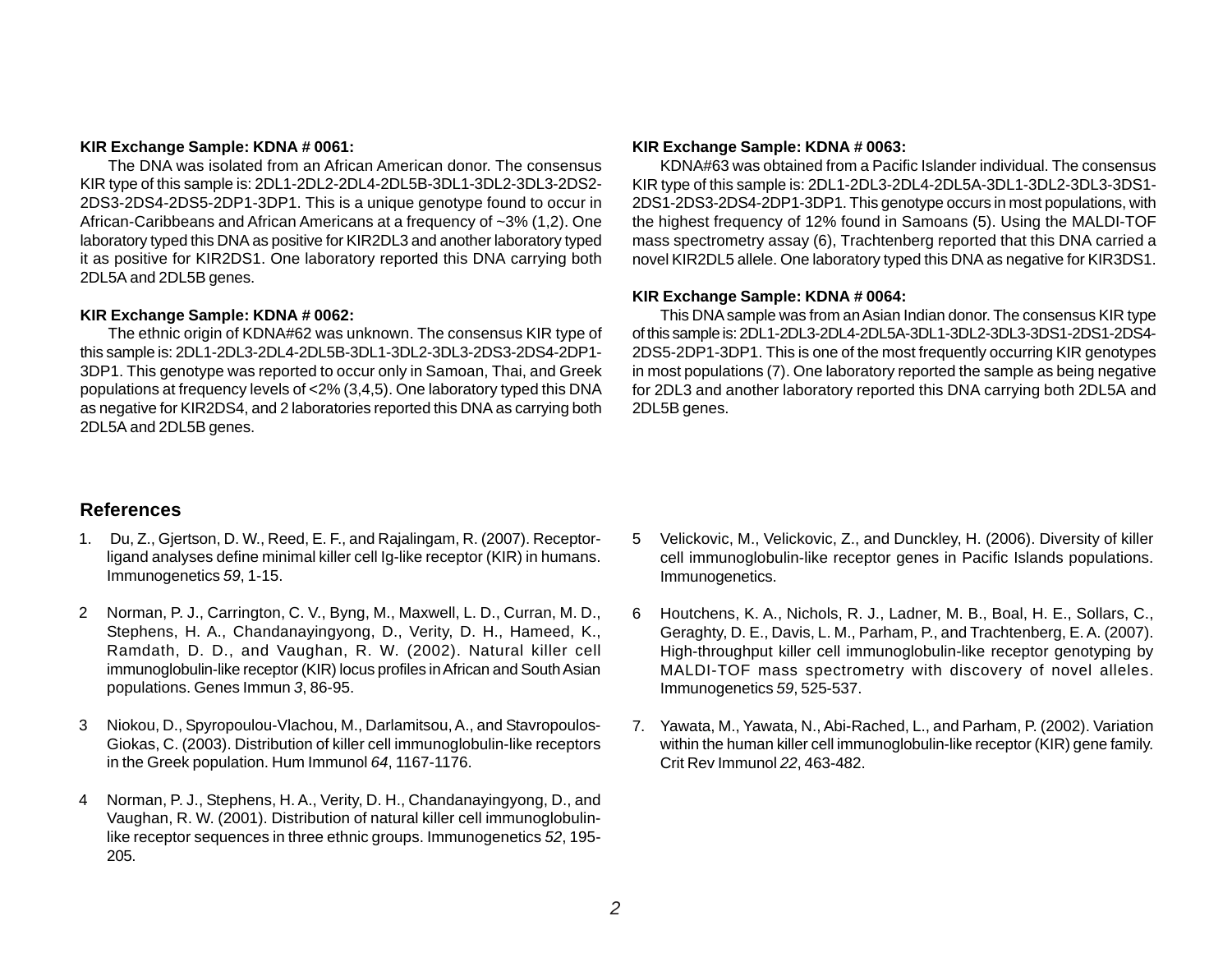|            |            |                       |                                                |                                                                           |                              |                                                                                   | Table 1. Summary of the 16th KIR Exchange (KDNA#61-64)                                                            |                                                                                                                                           |                      |                      |                                                                 |                                       |             |                        |                                                                                                                                                                                                                                                                                       |            |                      |                                                                                                                         |
|------------|------------|-----------------------|------------------------------------------------|---------------------------------------------------------------------------|------------------------------|-----------------------------------------------------------------------------------|-------------------------------------------------------------------------------------------------------------------|-------------------------------------------------------------------------------------------------------------------------------------------|----------------------|----------------------|-----------------------------------------------------------------|---------------------------------------|-------------|------------------------|---------------------------------------------------------------------------------------------------------------------------------------------------------------------------------------------------------------------------------------------------------------------------------------|------------|----------------------|-------------------------------------------------------------------------------------------------------------------------|
| KIR<br>Ex. | <b>DNA</b> | $#$ reporting<br>labs | 2DL1                                           | 2DL <sub>2</sub>                                                          | 2DL3                         | 2DL4                                                                              | <b>2DL5</b>                                                                                                       | 3DL1                                                                                                                                      | 3DL <sub>2</sub>     | 3DL3                 | 3DS1                                                            | <b>2DS1</b>                           | <b>2DS2</b> | <b>2DS3</b>            | <b>2DS4</b>                                                                                                                                                                                                                                                                           | 2DS5       | <b>2DP1</b>          | 3DP1                                                                                                                    |
|            | #0061      | 59                    | <b>POS</b><br>$*004,$<br>$*0101/$<br>*0102 [1] | <b>POS</b><br>*001-*003/ POS [1]<br>$*005$ [3]<br>*001-*003,<br>$*005[1]$ | <b>NEG</b>                   | <b>POS</b><br>*001/ *00202/<br>*003- *005/<br>*007/ *008/<br>$*011$ [1]<br>NT [2] | <b>POS</b><br>B [12]<br>B*002 *004/ *007 [4]<br>B*002/ *004 [2]<br>B*002-*004 [2]<br>B**002, *006 [1]<br>A, B [1] | <b>POS</b><br>*00501, *01502 [1]<br>*001/ *007-*009/ *015-<br>$*018[1]$<br>*00101- *002/ *00501-<br>*009/ *01501- *044/<br>*056/ *057 [1] | <b>POS</b>           | <b>POS</b><br>NT [1] | <b>NEG</b>                                                      | <b>NEG</b><br>POS[1]                  | <b>POS</b>  | <b>POS</b>             | <b>POS</b><br>*001 [1] *001/ *002 [20]<br>001 [10]<br><b>FULL [3]</b><br>$*001, -[1]$<br>*0010101- *00103 [1]<br>*0010101- *0010103/ *00102/<br>002 [1]                                                                                                                               | <b>POS</b> | <b>POS</b><br>NT [2] | <b>POS</b><br>*003 [22]<br>*00301/ *00302 [3]<br>*003/ *005/ *006 [3]<br>$*003, -[1]$<br>NT [2]                         |
|            | #0062      | 59                    | <b>POS</b>                                     | <b>NEG</b>                                                                | <b>POS</b>                   | <b>POS</b><br>*001/ *00202/<br>*003- *005/<br>*007/ *008/<br>$*011$ [1]<br>NT [2] | <b>POS</b><br>B [9]<br>B*003/ *006 [6]<br>B*003 [5]<br>B*002 [1]<br>A*005, B*002 [1]<br>A, B [1]                  | <b>POS</b><br>*00101, *017 [1]<br>*001/ *007- *009/ *015<br>*018 [1]<br>*00101- *002/ *00501<br>*008/ *01501- *020 [1]                    | <b>POS</b>           | <b>POS</b><br>NT [1] | <b>NEG</b>                                                      | <b>NEG</b><br>POS[1]<br>NT [1]        | <b>NEG</b>  | <b>POS</b><br>*001 [1] | <b>POS</b><br>*003-*007 [11]<br>*003/ *004/ *006/ *007 [7]<br>*003- *006 [5]<br><b>DEL</b> [4]<br>*003 [1]<br>*003/ *006 [1]<br>*003/ *007 [1]<br>*003/ *004/ *006 [1]<br>*003/ *004/ *006/ *007/ *009, - [1]<br>*003/ *004/ *006/ *007/ *009 [1]<br>*003- *009 [1]<br><b>NEG [1]</b> | <b>NEG</b> | <b>POS</b><br>NT [2] | <b>POS</b><br>*003 [20]<br>*00301/ *00302 [3]<br>*003/ *005/ *006 [3]<br>$*003, -[1]$<br>*001/ *002/ *004 [1]<br>NT [2] |
| #16        | #0063      | 59                    | <b>POS</b>                                     | NEG.                                                                      | <b>POS</b>                   | <b>POS</b><br>*001/ *00202/<br>*003- *005/<br>*007/ *008/<br>$*011$ [1]<br>NT [2] | <b>POS</b><br>A [14]<br>A*001/*005 [8]<br>A*005 [1]<br>*new [1]                                                   | <b>POS</b><br>*01502 [1]<br>*001/ *007- *009/ *015<br>*018 [1]<br>'00101- *002/ *00501-<br>'009/ *01501- *044/<br>*056/ *057 [1]          | <b>POS</b>           | <b>POS</b><br>NT [1] | <b>POS</b><br>$*010-$<br>$*014$ [2]<br><b>NEG</b> [1]<br>NT [1] | <b>POS</b><br>*0020101-<br>$*004$ [1] | <b>NEG</b>  | <b>POS</b>             | <b>POS</b><br>*001 [1] *001/ *002 [20]<br>*001 [10]<br><b>FULL [3]</b><br>$*001, -[1]$<br>*00101-00103 [1]<br>*0010101- *0010103/ *00102/<br>*002 [1]                                                                                                                                 | <b>NEG</b> | <b>POS</b><br>NT [2] | <b>POS</b><br>*003 [21]<br>*00301/*00302 [3]<br>*003/ *005/ *006 [3]<br>$*003, -[1]$<br>NT [2]                          |
|            | #0064      | 59                    | <b>POS</b>                                     | <b>NEG</b>                                                                | <b>POS</b><br><b>NEG [1]</b> | <b>POS</b><br>*001/ *00202/<br>*003- *005/<br>*007/ *008/<br>$*011$ [1]<br>NT [2] | <b>POS</b><br>A [15]<br>A*001/ *005 [8]<br>A*001 [1]<br>A*001/ *B*006 [1]                                         | <b>POS</b><br>*00101 [1]<br>*001/ *007- *009/ *015<br>*018 [1]<br>*00101- *002/ *00501<br>*009/ *01501- *044/<br>*056/ *057 [1]           | <b>POS</b><br>NT [1] | <b>POS</b><br>NT [1] | <b>POS</b><br>$*0101 -$<br>$*014$ [2]<br>NT [1]                 | <b>POS</b><br>*0020101-<br>$*004$ [1] | <b>NEG</b>  | <b>NEG</b>             | <b>POS</b><br>*003-*007 [12]<br>003/ *004/ *006/ *007 [6]<br><b>DEL [4]</b><br>*003- *006 [4]<br>*003/ *004/ *006/ *007/ *009 [2]<br>$*003$ [1]<br>*003/ *006 [1]<br>*003/ *007 [1]<br>*003/ *004/ *006 [1]<br>*003/ *004/ *006/ *007/ *009, - [1]<br>*003-*009 [1]                   | <b>POS</b> | <b>POS</b><br>NT [2] | <b>POS</b><br>*003 [21]<br>*00301/ *00302 [3]<br>*003/ *005/ *006 [3]<br>$*003, -[1]$<br>NT [2]                         |

#### **KEY for Table 1**

[ ] - number of labs reporting allele assignment/POS/NEG/NT

POS - Presence of gene

NEG - Absence of gene

NT - Not typed

italics - assignment different from consensus

## **KEY for Tables 2-5**

italics - assignment different from consensus

SSP - Sequence-specific priming-based typing

SSOP - Sequence-specific oligonucleotide probing-based typing

RSSOP - Reverse Sequence-specific oligonucleotide probing-based typing

SBT - Sequencing-based typing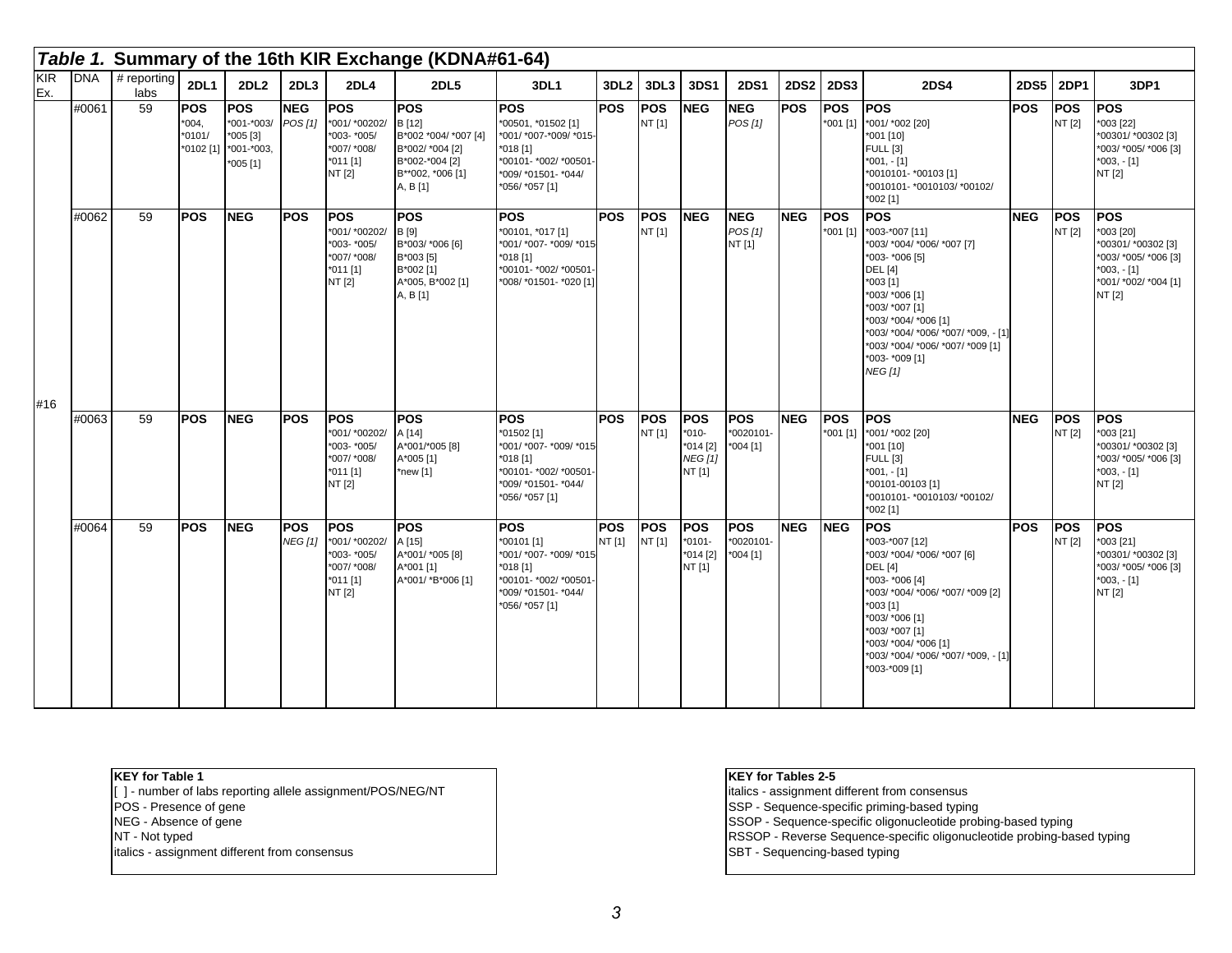|      | Table 2. KIR Exchange Sample: KDNA #61             |                     |                         |                    |                    |                  |                                      |                                |             |                    |                           |                    |                      |                           |                    |                    |                   |                             |
|------|----------------------------------------------------|---------------------|-------------------------|--------------------|--------------------|------------------|--------------------------------------|--------------------------------|-------------|--------------------|---------------------------|--------------------|----------------------|---------------------------|--------------------|--------------------|-------------------|-----------------------------|
|      |                                                    |                     |                         |                    |                    |                  |                                      |                                |             |                    |                           |                    |                      |                           |                    |                    |                   |                             |
|      | <b>CTR Investigator Name</b><br>5488 Adams, Sharon | <b>2DL1</b><br>POS  | 2DL <sub>2</sub><br>POS | 2DL3<br><b>NEG</b> | <b>2DL4</b><br>POS | <b>2DL5</b><br>B | <b>3DL1</b><br>POS                   | 3DL <sub>2</sub><br><b>POS</b> | 3DL3<br>POS | 3DS1<br><b>NEG</b> | <b>2DS1</b><br><b>NEG</b> | <b>2DS2</b><br>POS | <b>2DS3</b><br>POS   | <b>2DS4</b><br>*001/ *002 | <b>2DS5</b><br>POS | 2DP1<br><b>POS</b> | 3DP1<br>$*003$    | <b>METHOD</b><br><b>SSP</b> |
|      |                                                    |                     | $*001-$                 |                    |                    |                  |                                      |                                |             |                    |                           |                    |                      |                           |                    |                    |                   |                             |
|      |                                                    |                     | $*003/$                 |                    |                    |                  |                                      |                                |             |                    |                           |                    |                      |                           |                    |                    |                   |                             |
|      | 8033 Balazs, Ivan                                  | POS                 | $*005$                  | <b>NEG</b>         | POS                | POS              | POS                                  | POS                            | POS         | <b>NEG</b>         | <b>NEG</b>                | POS                | POS                  | $*001$                    | POS                | POS                | POS               |                             |
|      |                                                    |                     |                         |                    |                    | B*002/           |                                      |                                |             |                    |                           |                    |                      |                           |                    |                    |                   |                             |
|      |                                                    |                     |                         |                    |                    | $*004/$          |                                      |                                |             |                    |                           |                    |                      |                           |                    |                    |                   |                             |
|      | 8050 Baxter-Lowe, Lee                              | POS                 | POS                     | <b>NEG</b>         | POS                | $*007$           | POS                                  | POS                            | POS         | <b>NEG</b>         | <b>NEG</b>                | POS                | POS                  | $*001$                    | POS                | <b>POS</b>         | $*003$            | <b>SSP</b>                  |
|      |                                                    |                     |                         |                    |                    |                  |                                      |                                |             |                    |                           |                    |                      |                           |                    |                    | $*003/$           |                             |
|      |                                                    |                     |                         |                    |                    | B                | POS                                  | POS                            | POS         |                    |                           | POS                |                      |                           | POS                |                    | $*005/$           | <b>SSP</b>                  |
|      | 8025 Carrington/Mar<br>785 Chan, Soh Ha            | POS                 | POS                     | <b>NEG</b>         | POS                |                  |                                      |                                |             | <b>NEG</b>         | <b>NEG</b>                |                    | POS                  | <b>FULL</b>               |                    | <b>POS</b>         | $*006$            | <b>SSP</b>                  |
| 5232 | Charlton, Ronald                                   |                     |                         |                    |                    |                  |                                      |                                |             |                    |                           |                    |                      |                           |                    |                    |                   | <b>SSP</b>                  |
|      | 3224 Chen, Dongfeng                                | POS                 | POS                     | <b>NEG</b>         | POS                | POS              | $\overline{POS}$                     | POS                            | POS         | <b>NEG</b>         | <b>NEG</b>                | POS                | POS                  | POS                       | POS                | <b>POS</b>         | POS               | SSP,SSOP                    |
|      | 124 Christiansen/Witt                              | POS                 | POS                     | <b>NEG</b>         | POS                | POS              | POS                                  | POS                            | POS         | <b>NEG</b>         | <b>NEG</b>                | POS                | POS                  | POS                       | POS                | NT                 | <b>NT</b>         | <b>MULTIPLEX SSP</b>        |
|      | 3632 Colombe, Beth                                 | POS                 | <b>POS</b>              | <b>NEG</b>         | POS                | <b>POS</b>       | <b>POS</b>                           | POS                            | POS         | <b>NEG</b>         | <b>NEG</b>                | <b>POS</b>         | <b>POS</b>           | POS                       | <b>POS</b>         | POS                | POS               | <b>SSP</b>                  |
|      |                                                    |                     |                         |                    |                    |                  | $*00101 -$                           |                                |             |                    |                           |                    |                      |                           |                    |                    |                   |                             |
|      |                                                    |                     |                         |                    |                    |                  | $*002/$                              |                                |             |                    |                           |                    |                      |                           |                    |                    |                   |                             |
|      |                                                    |                     |                         |                    |                    |                  | $*00501-$                            |                                |             |                    |                           |                    |                      |                           |                    |                    |                   |                             |
|      |                                                    |                     |                         |                    |                    |                  | $*009/$                              |                                |             |                    |                           |                    |                      |                           |                    |                    |                   |                             |
|      |                                                    |                     |                         |                    |                    |                  | *01501-                              |                                |             |                    |                           |                    |                      |                           |                    |                    |                   |                             |
|      |                                                    |                     |                         |                    |                    |                  | $*044/$                              |                                |             |                    |                           |                    |                      |                           |                    |                    |                   |                             |
|      |                                                    |                     |                         |                    |                    |                  | $*056/$                              |                                |             |                    |                           |                    |                      | *0010101-                 |                    |                    | *00301/           |                             |
|      | 5130 Costeas. Paul A                               | <b>POS</b>          | <b>POS</b>              | <b>NEG</b>         | POS                | B                | *057                                 | <b>POS</b>                     | <b>POS</b>  | <b>NEG</b>         | <b>NEG</b>                | POS                | <b>POS</b>           | *00103                    | POS                | POS                | *00302 SSP        |                             |
|      | 189 Crowe.Deborah<br>8030 Davidson/Poult           | POS<br>POS          | POS<br>POS              | NEG<br><b>POS</b>  | POS<br>POS         | POS<br>POS       | $\overline{POS}$<br>$\overline{POS}$ | POS<br>POS                     | POS<br>POS  | NEG<br>NEG         | NEG<br><b>NEG</b>         | POS<br><b>POS</b>  | <b>POS</b><br>$*001$ | *001/ *002<br>$*001$      | POS<br>POS         | POS<br><b>POS</b>  | $*003$<br>POS     | <b>SSP</b><br><b>SSOP</b>   |
|      |                                                    |                     | $*001-$                 |                    |                    |                  |                                      |                                |             |                    |                           |                    |                      |                           |                    |                    |                   |                             |
|      |                                                    |                     | $*003,$                 |                    |                    |                  |                                      |                                |             |                    |                           |                    |                      |                           |                    |                    |                   |                             |
|      | 1108 Davis, Mary                                   | POS                 | $*005$                  | <b>NEG</b>         | <b>POS</b>         | POS              | POS                                  | POS                            | POS         | <b>NEG</b>         | <b>NEG</b>                | POS                | POS                  | $*001$                    | POS                | POS                | <b>POS</b>        | <b>SSOP</b>                 |
|      | 8031 Dinauer, David                                | POS                 | <b>POS</b>              | <b>NEG</b>         | POS                | B                | POS                                  | POS                            | POS         | <b>NEG</b>         | <b>NEG</b>                | POS                | POS                  | *001/ *002                | POS                | POS                | $*003$            | <b>SSP</b>                  |
|      | 3186 Dunckley, Heather                             | POS                 | POS                     | <b>NEG</b>         | POS                | POS              | POS                                  | POS                            | POS         | <b>NEG</b>         | <b>NEG</b>                | POS                | <b>POS</b>           | POS                       | POS                | <b>POS</b>         | <b>POS</b>        | <b>SSP</b>                  |
|      | 8051 Endres/Wiltbank                               | POS                 | POS                     | <b>NEG</b>         | <b>POS</b>         | B                | POS                                  | POS                            | POS         | <b>NEG</b>         | <b>NEG</b>                | POS                | POS                  | *001/ *002                | POS                | POS                | $*003$            | <b>SSP</b>                  |
|      | 8038 Fernandez-Vina, M                             | POS                 | POS                     | <b>NEG</b>         | POS                | POS              | POS                                  | POS                            | POS         | <b>NEG</b>         | <b>NEG</b>                | POS                | <b>POS</b>           | $*001$                    | POS                | POS                | POS               | <b>SSOP</b>                 |
|      | 762 Fischer, Gottf                                 | POS                 | <b>POS</b>              | <b>NEG</b>         | <b>POS</b>         | $\overline{B}$   | <b>POS</b>                           | POS                            | POS         | <b>NEG</b>         | <b>NEG</b>                | POS                | POS                  | *001/ *002                | POS                | POS                | $*003$            | <b>SSP</b>                  |
|      | 8026 Gardiner, Clair                               | POS                 | POS                     | <b>NEG</b>         | POS                | POS              | POS                                  | POS                            | POS         | <b>NEG</b>         | <b>NEG</b>                | POS                | POS                  | POS                       | POS                | POS                | <b>POS</b>        | <b>SSP</b>                  |
|      | 8036 Gillespie, Kath                               |                     |                         |                    |                    |                  |                                      |                                |             |                    |                           |                    |                      |                           |                    |                    |                   | <b>SSP</b>                  |
|      | 8040 Gladman/Pellet                                | POS                 | POS                     | <b>NEG</b>         | POS                | POS              | POS                                  | POS                            | POS         | <b>NEG</b>         | <b>NEG</b>                | POS                | POS                  | POS                       | POS                | POS                | <b>POS</b>        | <b>SSP</b>                  |
|      | 4985 Graff, Ralph J.                               | POS                 | POS                     | <b>NEG</b>         | POS                | B                | POS                                  | POS                            | POS         | <b>NEG</b>         | <b>NEG</b>                | POS                | POS                  | *001/ *002                | POS                | <b>POS</b>         | $*003$            |                             |
|      |                                                    | $*004,$             |                         |                    |                    |                  |                                      |                                |             |                    |                           |                    |                      |                           |                    |                    |                   |                             |
|      |                                                    | $*0101/$<br>$*0102$ |                         | <b>NEG</b>         | POS                | POS              | POS                                  | POS                            | POS         | <b>NEG</b>         |                           | POS                | POS                  |                           | POS                | POS                | *00301/<br>*00302 | <b>ISSP</b>                 |
|      | 8041 Han, Hoon<br>1461 Hidajat, Melan              | POS                 | POS<br>POS              | <b>NEG</b>         | POS                | $\overline{B}$   | POS                                  | POS                            | POS         | <b>NEG</b>         | <b>NEG</b><br><b>POS</b>  | <b>POS</b>         | POS                  | *001/ *002<br>*001/ *002  | POS                | <b>POS</b>         | $*003$            | <b>SSP</b>                  |
|      |                                                    |                     |                         |                    |                    | $B*002-$         |                                      |                                |             |                    |                           |                    |                      |                           |                    |                    |                   |                             |
|      | 615 Holdsworth/Tait                                | POS                 | POS                     | <b>NEG</b>         | POS                | $*004$           | POS                                  | POS                            | POS         | <b>NEG</b>         | <b>NEG</b>                | POS                | POS                  | *001/ *002                | POS                | POS                | $*003$            | <b>SSP</b>                  |
|      | 5000 Hsu, Susan H.                                 | POS                 | POS                     | <b>NEG</b>         | POS                | B                | POS                                  | POS                            | POS         | <b>NEG</b>         | <b>NEG</b>                | POS                | POS                  | $*001$                    | POS                | <b>POS</b>         | $*003$            | SSOP,SSP                    |
|      | 4337 Kim, Tai-Gyu                                  | POS                 | POS                     | <b>NEG</b>         | POS                | POS              | POS                                  | POS                            | POS         | <b>NEG</b>         | <b>NEG</b>                | POS                | POS                  | POS                       | POS                | POS                | <b>POS</b>        | <b>SSP</b>                  |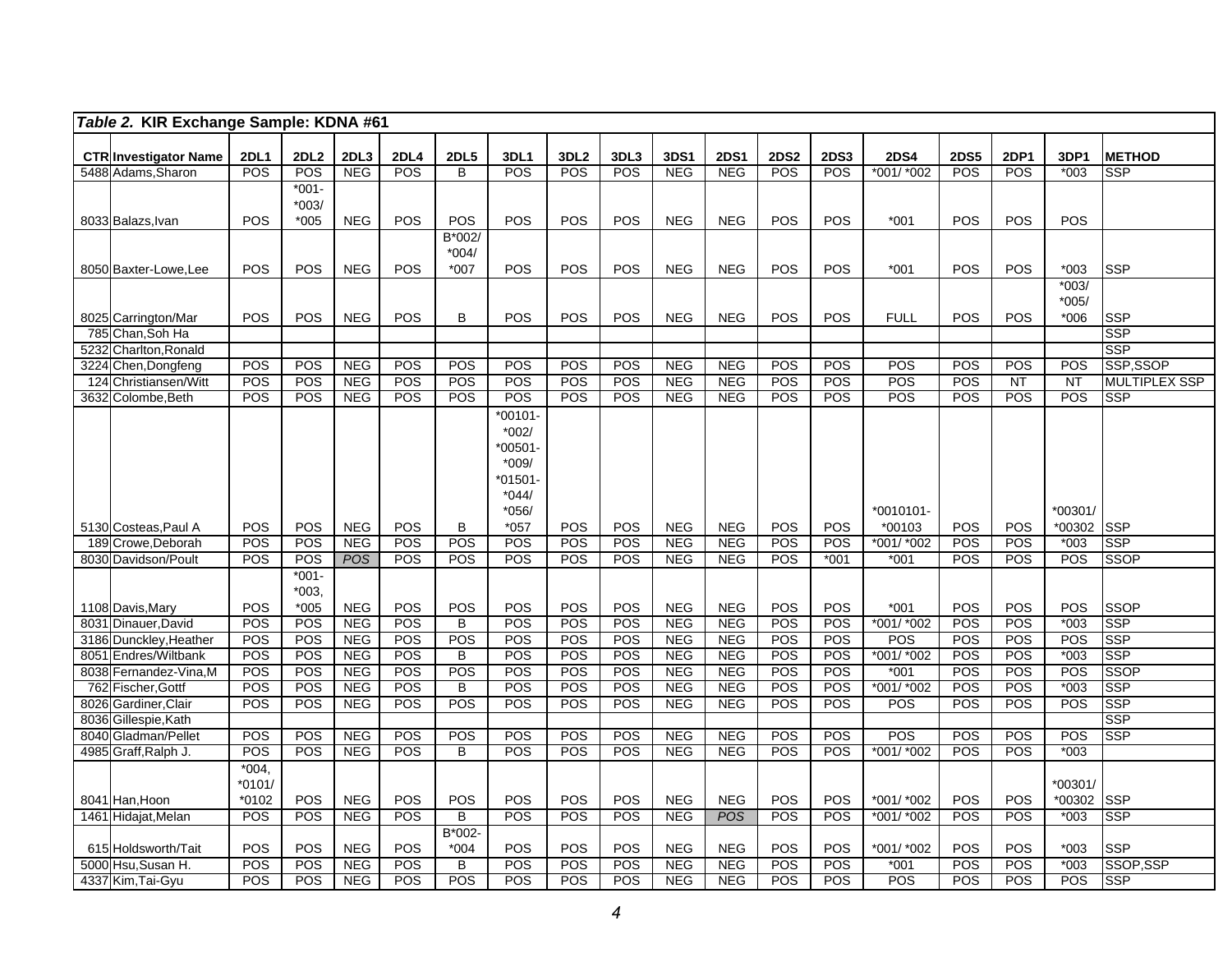|      | Table 2. KIR Exchange Sample: KDNA #61    |             |                  |                          |                   |                |                  |      |            |            |                          |             |             |                          |             |                  |                  |                          |
|------|-------------------------------------------|-------------|------------------|--------------------------|-------------------|----------------|------------------|------|------------|------------|--------------------------|-------------|-------------|--------------------------|-------------|------------------|------------------|--------------------------|
|      | <b>CTR Investigator Name</b>              | <b>2DL1</b> | 2DL <sub>2</sub> | 2DL3                     | <b>2DL4</b>       | <b>2DL5</b>    | 3DL1             | 3DL2 | 3DL3       | 3DS1       | <b>2DS1</b>              | <b>2DS2</b> | <b>2DS3</b> | <b>2DS4</b>              | <b>2DS5</b> | 2DP1             | 3DP1             | <b>METHOD</b>            |
|      | 8037 Kotsch, Katja                        | POS         | <b>POS</b>       | <b>NEG</b>               | POS               | POS            | POS              | POS  | POS        | <b>NEG</b> | <b>NEG</b>               | POS         | POS         | POS                      | POS         | POS              | POS              | <b>SSP</b>               |
|      | 836 KuKuruga, Debr                        | POS         | POS              | <b>NEG</b>               | <b>POS</b>        | POS            | POS              | POS  | POS        | <b>NEG</b> | <b>NEG</b>               | POS         | POS         | *001/ *002               | POS         | POS              | $*003$           | <b>SSP</b>               |
|      | 8046 Kusnierczyk, Piotr                   | POS         | <b>POS</b>       | <b>NEG</b>               | POS               | POS            | POS              | POS  | <b>POS</b> | <b>NEG</b> | <b>NEG</b>               | POS         | POS         | <b>FULL</b>              | <b>POS</b>  | NT               | $\overline{NT}$  | <b>MULTIPLEX SSP</b>     |
|      | 731 Loewenthal, Ron                       |             |                  |                          |                   |                |                  |      |            |            |                          |             |             |                          |             |                  |                  |                          |
|      | 8002 MacCann, Eileen                      | POS         | POS              | <b>NEG</b>               | POS               | <b>POS</b>     | POS              | POS  | POS        | <b>NEG</b> | <b>NEG</b>               | POS         | POS         | POS                      | POS         | POS              | <b>POS</b>       | <b>SSP</b>               |
|      | 5142 Marsh, Steven                        | POS         | <b>POS</b>       | <b>NEG</b>               | POS               | <b>POS</b>     | POS              | POS  | POS        | <b>NEG</b> | <b>NEG</b>               | <b>POS</b>  | <b>POS</b>  | $*001,-$                 | POS         | POS              | $*003, -$        | <b>SSP</b>               |
|      | 3582 McCluskey, Jame                      |             |                  |                          |                   |                |                  |      |            |            |                          |             |             |                          |             |                  |                  |                          |
|      | 8027 Middleton, Der                       | POS         | POS              | <b>NEG</b>               | POS               | POS            | POS              | POS  | POS        | <b>NEG</b> | <b>NEG</b>               | POS         | POS         | $*001$                   | POS         | POS              | POS              | <b>SSOP</b>              |
|      | 733 Mytilineos, Joan                      | POS         | <b>POS</b>       | <b>NEG</b>               | POS               | POS            | POS              | POS  | POS        | <b>NEG</b> | <b>NEG</b>               | <b>POS</b>  | POS         | POS                      | POS         | POS              | $*003$           | <b>SSP</b>               |
|      | 2549 Nehlsen-Canna                        | POS         | POS              | <b>NEG</b>               | POS               | B              | POS              | POS  | POS        | <b>NEG</b> | <b>NEG</b>               | POS         | POS         | *001/ *002               | POS         | POS              | $*003$           |                          |
|      | 8039 Noreen, Harriet                      | POS         | POS              | <b>NEG</b>               | <b>POS</b>        | POS            | POS              | POS  | POS        | <b>NEG</b> | <b>NEG</b>               | POS         | POS         | POS                      | POS         | POS              | POS              | <b>SSOP</b>              |
|      | 8022 Olerup, Olle                         |             |                  |                          |                   |                |                  |      |            |            |                          |             |             |                          |             |                  |                  |                          |
|      | 3966 Permpikul/Vejba                      | POS         | POS              | <b>NEG</b>               | POS               | POS            | POS              | POS  | POS        | <b>NEG</b> | <b>NEG</b>               | POS         | <b>POS</b>  | POS                      | POS         | POS              | POS              | <b>SSP</b>               |
|      | 16 Pidwell, Diane J.                      | POS         | <b>POS</b>       | <b>NEG</b>               | POS               | POS            | POS              | POS  | POS        | <b>NEG</b> | <b>NEG</b>               | POS         | POS         | POS                      | POS         | POS              | POS              | SSOP, SSP                |
|      | 4141 Pollack, Maril                       | POS         | POS              | <b>NEG</b>               | POS               | POS            | POS              | POS  | POS        | <b>NEG</b> | <b>NEG</b>               | POS         | POS         | POS                      | POS         | POS              | POS              | <b>SSP</b>               |
|      | 3753 Reed/Rajaling                        | POS         | <b>POS</b>       | <b>NEG</b>               | POS               | POS            | $\overline{POS}$ | POS  | POS        | <b>NEG</b> | <b>NEG</b>               | POS         | POS         | POS                      | POS         | $\overline{POS}$ | POS              | SSP                      |
|      |                                           |             |                  |                          |                   | B*002/         |                  |      |            |            |                          |             |             |                          |             |                  |                  |                          |
|      | 3798 Reinsmoen, Nan                       | POS         | POS              | <b>NEG</b>               | POS               | $*004$         | POS              | POS  | POS        | <b>NEG</b> | <b>NEG</b>               | POS         | POS         | *001/ *002               | POS         | POS              | $*003$           | <b>SSP</b>               |
| 1694 | Sauer/Guttwald                            | POS         | POS              | <b>NEG</b>               | POS               | POS            | POS              | POS  | POS        | <b>NEG</b> | <b>NEG</b>               | <b>POS</b>  | POS         | POS                      | POS         | POS              | POS              | <b>SSP</b>               |
|      | 3410 Schroeder, M.L                       | POS         | POS              | <b>NEG</b>               | <b>POS</b>        | B              | POS              | POS  | POS        | <b>NEG</b> | <b>NEG</b>               | <b>POS</b>  | POS         | *001/ *002               | POS         | <b>POS</b>       | $*003$           | <b>SSP</b>               |
|      |                                           |             |                  |                          |                   |                |                  |      |            |            |                          |             |             |                          |             |                  | $*003/$          |                          |
|      |                                           |             |                  |                          |                   | B*002,         | $*01501$         |      |            |            |                          |             |             |                          |             |                  | $*005/$          |                          |
|      | 1426 Senitzer, David                      | POS         | <b>POS</b>       | <b>NEG</b>               | POS               | $*006$         | *01502           | POS  | POS        | <b>NEG</b> | <b>NEG</b>               | POS         | POS         | $*001$                   | POS         | POS              | $*006$           | MULTIPLEX SSP            |
|      |                                           |             | POS              |                          |                   | B*002-         |                  | POS  | POS        | <b>NEG</b> |                          | POS         | POS         |                          | POS         | POS              |                  |                          |
|      | 740 Snider, Denis<br>702 Spannagl, Michae | POS<br>POS  | <b>POS</b>       | <b>NEG</b><br><b>NEG</b> | POS<br><b>POS</b> | $*004$<br>A, B | POS<br>POS       | POS  | POS        | <b>NEG</b> | <b>NEG</b><br><b>NEG</b> | POS         | POS         | *001/ *002<br>*001/ *002 | POS         | POS              | $*003$<br>$*003$ | <b>SSP</b><br><b>SSP</b> |
|      |                                           |             |                  |                          |                   | B*002/         |                  |      |            |            |                          |             |             |                          |             |                  |                  |                          |
|      |                                           |             |                  |                          |                   | $*004/$        |                  |      |            |            |                          |             |             |                          |             |                  |                  |                          |
|      | 8032 Spyropoulou-Vla                      | POS         | POS              | <b>NEG</b>               | POS               | $*007$         | POS              | POS  | POS        | <b>NEG</b> | <b>NEG</b>               | POS         | POS         | *001/ *002               | POS         | POS              | $*003$           | SSP,SSOP                 |
|      |                                           |             | $*001-$          |                          |                   |                |                  |      |            |            |                          |             |             |                          |             |                  |                  |                          |
|      |                                           |             | $*003/$          |                          |                   |                |                  |      |            |            |                          |             |             |                          |             |                  |                  |                          |
|      | 746 Stamm, Luz                            | POS         | $*005$           | <b>NEG</b>               | POS               | POS            | <b>POS</b>       | POS  | POS        | <b>NEG</b> | <b>NEG</b>               | POS         | POS         | $*001$                   | <b>POS</b>  | POS              | <b>POS</b>       |                          |
|      |                                           |             |                  |                          | $*001/$           |                |                  |      |            |            |                          |             |             |                          |             |                  |                  |                          |
|      |                                           |             |                  |                          | *00202/           |                |                  |      |            |            |                          |             |             |                          |             |                  |                  |                          |
|      |                                           |             |                  |                          | $*003-$           |                | $*001/$          |      |            |            |                          |             |             |                          |             |                  |                  |                          |
|      |                                           |             |                  |                          | $*005/$           |                | $*007 -$         |      |            |            |                          |             |             |                          |             |                  |                  |                          |
|      |                                           |             | $*001-$          |                          | $*007/$           |                | $*009/$          |      |            |            |                          |             |             |                          |             |                  |                  |                          |
|      |                                           |             | $*003/$          |                          | $*008/$           |                | $*015-$          |      |            |            |                          |             |             |                          |             |                  |                  |                          |
|      | 769 Tavoularis, Sofia                     | POS         | $*005$           | <b>NEG</b>               | $*011$            | <b>POS</b>     | $*018$           | POS  | POS        | <b>NEG</b> | <b>NEG</b>               | POS         | POS         | $*001$                   | POS         | POS              | POS              | <b>SSOP</b>              |
| 230  | Thoni,Deborah                             | POS         | POS              | <b>NEG</b>               | POS               | <b>POS</b>     | <b>POS</b>       | POS  | POS        | <b>NEG</b> | <b>NEG</b>               | <b>POS</b>  | POS         | POS                      | <b>POS</b>  | <b>POS</b>       | POS              | <b>SSOP</b>              |
|      |                                           |             |                  |                          |                   |                |                  |      |            |            |                          |             |             | $*0010101-$              |             |                  |                  |                          |
|      |                                           |             |                  |                          |                   | B*002/         |                  |      |            |            |                          |             |             | *0010103/                |             |                  |                  |                          |
|      |                                           |             |                  |                          |                   | $*004/$        |                  |      |            |            |                          |             |             | *00102/                  |             |                  | $*00301/$        |                          |
|      | 747 Tiercy, Jean-Marie                    | <b>POS</b>  | <b>POS</b>       | <b>NEG</b>               | <b>POS</b>        | *007           | POS              | POS  | POS        | <b>NEG</b> | <b>NEG</b>               | <b>POS</b>  | <b>POS</b>  | $*002$                   | POS         | <b>POS</b>       | *00302           | <b>SSP</b>               |
|      | 4021 Trachtenberg, Eliz                   | POS         | <b>POS</b>       | <b>NEG</b>               | POS               | POS            | POS              | POS  | POS        | <b>NEG</b> | <b>NEG</b>               | POS         | POS         | POS                      | POS         | POS              | POS              | <b>MALDI-TDF</b>         |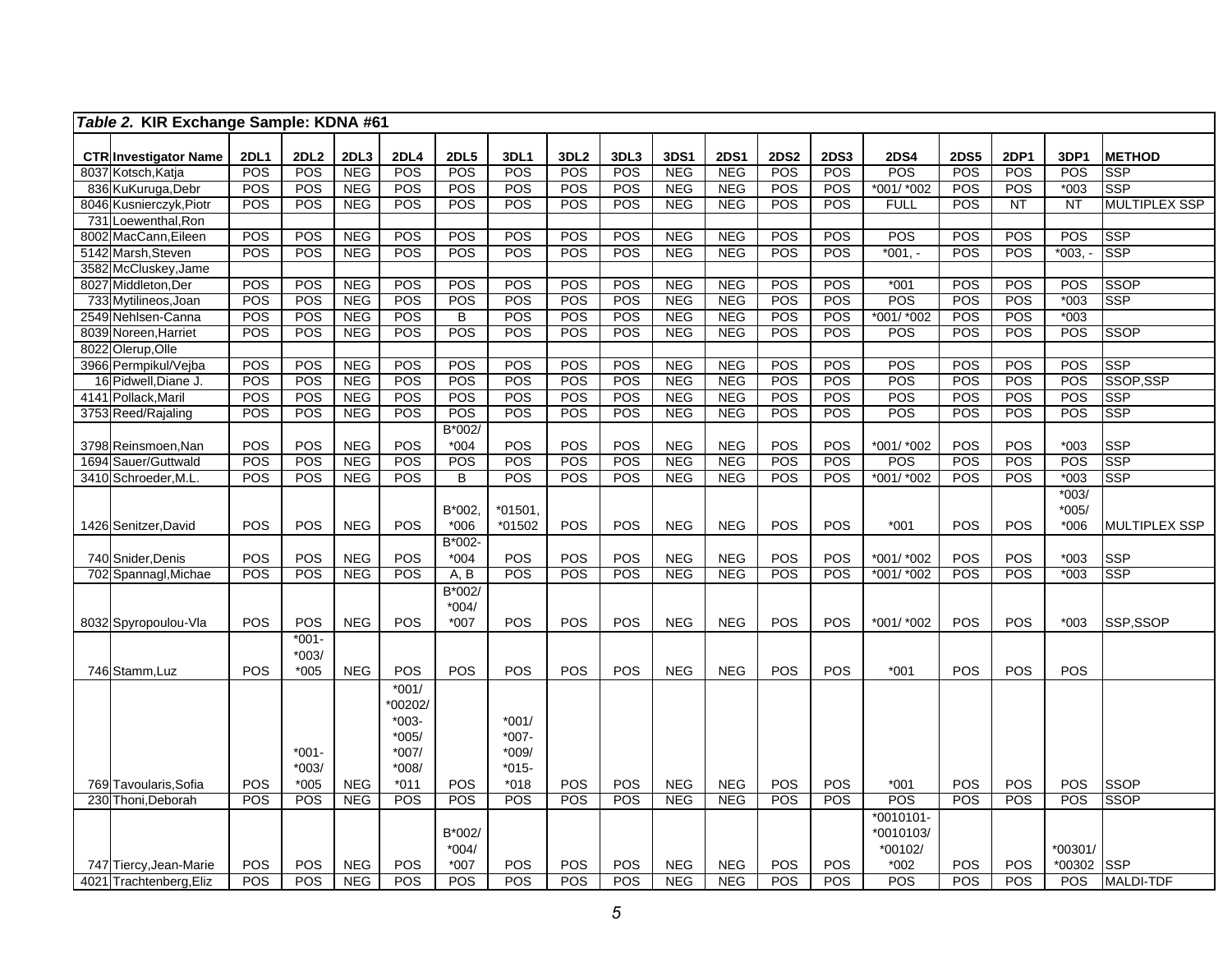| Table 2. KIR Exchange Sample: KDNA #61 |             |                  |            |                 |                             |            |                  |            |            |             |                 |             |             |             |             |                    |               |
|----------------------------------------|-------------|------------------|------------|-----------------|-----------------------------|------------|------------------|------------|------------|-------------|-----------------|-------------|-------------|-------------|-------------|--------------------|---------------|
| <b>CTR Investigator Name</b>           | <b>2DL1</b> | 2DL <sub>2</sub> | 2DL3       | <b>2DL4</b>     | <b>2DL5</b>                 | 3DL1       | 3DL <sub>2</sub> | 3DL3       | 3DS1       | <b>2DS1</b> | <b>2DS2</b>     | <b>2DS3</b> | <b>2DS4</b> | <b>2DS5</b> | <b>2DP1</b> | 3DP1               | <b>METHOD</b> |
| 8024 Trowsdale, Joh                    | <b>POS</b>  | <b>POS</b>       | NEG.       | NT              | <b>POS</b>                  | <b>POS</b> | <b>POS</b>       | <b>POS</b> | <b>NEG</b> | <b>NEG</b>  | <b>POS</b>      | <b>POS</b>  | <b>FULL</b> | <b>POS</b>  | <b>POS</b>  | <b>POS</b>         | <b>ISSP</b>   |
| 5462 Turner, Victor                    |             |                  |            |                 |                             |            |                  |            |            |             |                 |             |             |             |             |                    | <b>SSP</b>    |
| 8053 Tyan, Dolly                       | <b>POS</b>  | <b>POS</b>       | <b>NEG</b> | <b>POS</b>      | B                           | <b>POS</b> | <b>POS</b>       | <b>POS</b> | <b>NEG</b> | <b>NEG</b>  | <b>POS</b>      | <b>POS</b>  | *001/ *002  | <b>POS</b>  | <b>POS</b>  | $*003$             | <b>SSP</b>    |
| 8028 Uhrberg, Marku                    | <b>POS</b>  | <b>POS</b>       | <b>NEG</b> | <b>NT</b>       | <b>POS</b>                  | <b>POS</b> | <b>POS</b>       | NT         | <b>NEG</b> | <b>NEG</b>  | <b>POS</b>      | <b>POS</b>  | *001/ *002  | <b>POS</b>  | <b>POS</b>  | <b>POS</b>         | <b>ISSP</b>   |
| 3775 Vidan-Jeras, Bl                   | <b>POS</b>  | <b>POS</b>       | <b>NEG</b> | <b>POS</b>      | <b>POS</b>                  | <b>POS</b> | <b>POS</b>       | <b>POS</b> | <b>NEG</b> | <b>NEG</b>  | <b>POS</b>      | <b>POS</b>  | <b>POS</b>  | <b>POS</b>  | <b>POS</b>  | $*003$             | <b>SSP</b>    |
|                                        |             |                  |            |                 |                             |            |                  |            |            |             |                 |             |             |             |             | $*003/$<br>$*005/$ |               |
| 8023 Vilches, Carlo                    | <b>POS</b>  | <b>POS</b>       | <b>NEG</b> | <b>POS</b>      | <b>POS</b>                  | <b>POS</b> | <b>POS</b>       | POS        | <b>NEG</b> | <b>NEG</b>  | <b>POS</b>      | <b>POS</b>  | <b>POS</b>  | <b>POS</b>  | <b>POS</b>  | $*006$             | <b>ISSP</b>   |
| 8047 Wassmuth, Ralf                    | <b>POS</b>  | <b>POS</b>       | <b>NEG</b> | <b>POS</b>      | <b>POS</b>                  | <b>POS</b> | <b>POS</b>       | <b>POS</b> | <b>NEG</b> | <b>NEG</b>  | PO <sub>S</sub> | <b>POS</b>  | <b>POS</b>  | <b>POS</b>  | <b>POS</b>  | <b>POS</b>         | <b>ISSP</b>   |
| 705 Watkins, David I.                  | <b>POS</b>  | <b>POS</b>       | <b>NEG</b> | PO <sub>S</sub> | B*002/<br>$*004/$<br>$*007$ | <b>POS</b> | <b>POS</b>       | POS        | <b>NEG</b> | <b>NEG</b>  | <b>POS</b>      | <b>POS</b>  | $*001/*002$ | POS.        | <b>POS</b>  | $*003$             | <b>ISSP</b>   |
| 4744 Yabe. Toshio                      | <b>POS</b>  | <b>POS</b>       | <b>NEG</b> | <b>POS</b>      | <b>POS</b>                  | <b>POS</b> | <b>POS</b>       | <b>POS</b> | <b>NEG</b> | <b>NEG</b>  | PO <sub>S</sub> | <b>POS</b>  | <b>POS</b>  | <b>POS</b>  | <b>POS</b>  | <b>POS</b>         | <b>ISSP</b>   |
| 1466 Yu, Neng                          | <b>POS</b>  | <b>POS</b>       | <b>NEG</b> | <b>POS</b>      | <b>POS</b>                  | <b>POS</b> | <b>POS</b>       | <b>POS</b> | <b>NEG</b> | <b>NEG</b>  | <b>POS</b>      | <b>POS</b>  | <b>POS</b>  | <b>POS</b>  | <b>POS</b>  | <b>POS</b>         | <b>SSOP</b>   |
| 713 Zachary, Andre                     | <b>POS</b>  | <b>POS</b>       | <b>NEG</b> | <b>POS</b>      | B*002/<br>$*004$            | <b>POS</b> | <b>POS</b>       | <b>POS</b> | <b>NEG</b> | <b>NEG</b>  | <b>POS</b>      | <b>POS</b>  | *001/ *002  | <b>POS</b>  | <b>POS</b>  | $*003$             | <b>ISSP</b>   |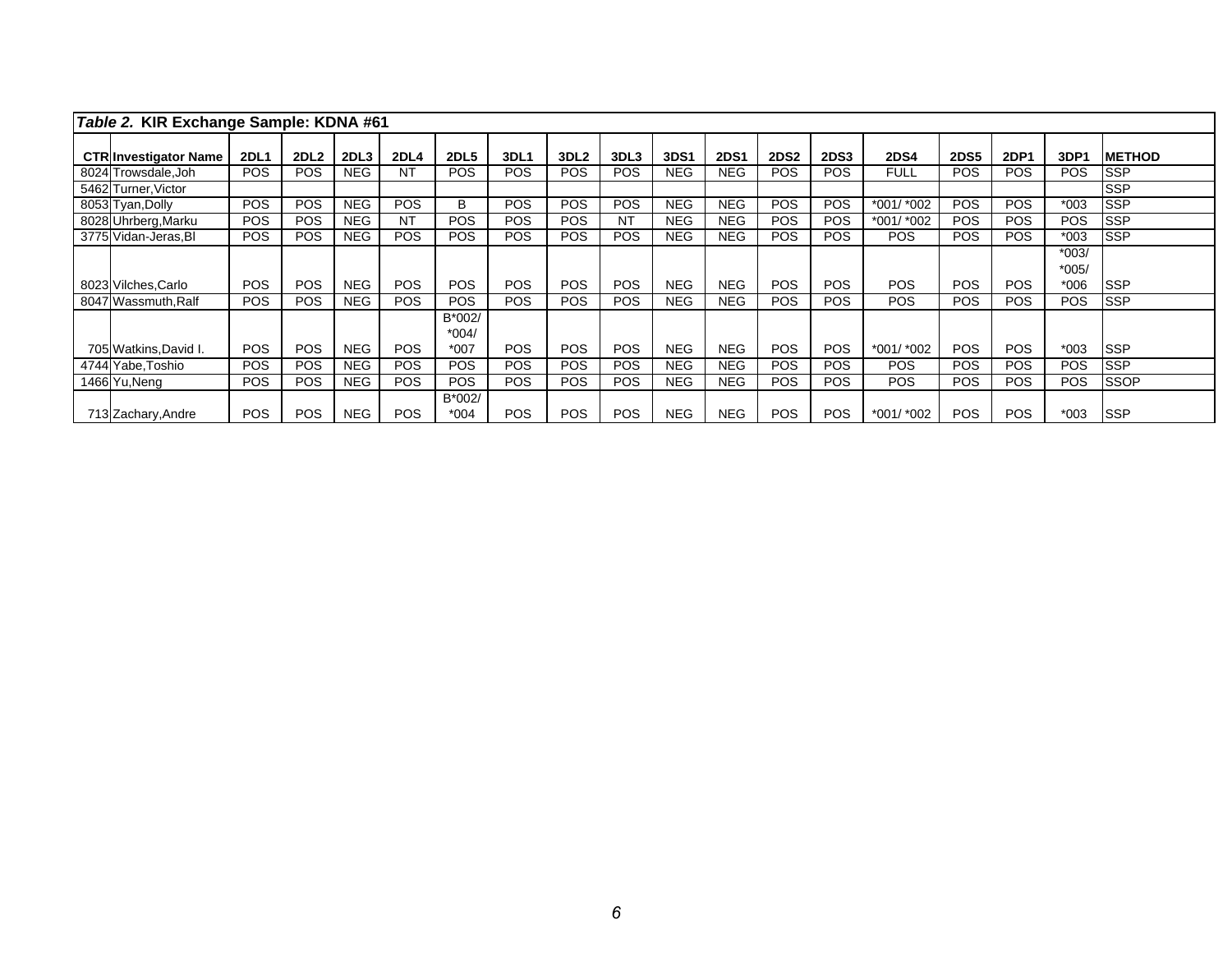|      | Table 3. KIR Exchange Sample: KDNA #62         |             |                          |            |             |                  |            |                   |            |                          |                          |                          |             |                    |                          |             |            |                           |
|------|------------------------------------------------|-------------|--------------------------|------------|-------------|------------------|------------|-------------------|------------|--------------------------|--------------------------|--------------------------|-------------|--------------------|--------------------------|-------------|------------|---------------------------|
|      | <b>CTR Investigator Name</b>                   | <b>2DL1</b> | <b>2DL2</b>              | 2DL3       | <b>2DL4</b> | <b>2DL5</b>      | 3DL1       | 3DL <sub>2</sub>  | 3DL3       | 3DS1                     | <b>2DS1</b>              | <b>2DS2</b>              | <b>2DS3</b> | <b>2DS4</b>        | <b>2DS5</b>              | <b>2DP1</b> | 3DP1       | <b>METHOD</b>             |
|      | 5488 Adams, Sharon                             | <b>POS</b>  | <b>NEG</b>               | <b>POS</b> | POS         | В                | POS        | <b>POS</b>        | <b>POS</b> | <b>NEG</b>               | <b>NEG</b>               | <b>NEG</b>               | POS         | $*003-$<br>*007    | <b>NEG</b>               | POS         | $*003$     | <b>SSP</b>                |
|      |                                                |             |                          |            |             |                  |            |                   |            |                          |                          |                          |             | $*003/$            |                          |             |            |                           |
|      |                                                |             |                          |            |             |                  |            |                   |            |                          |                          |                          |             | $*004/$            |                          |             |            |                           |
|      |                                                |             |                          |            |             |                  |            |                   |            |                          |                          |                          |             | $*006/$            |                          |             |            |                           |
|      | 8033 Balazs, Ivan                              | <b>POS</b>  | <b>NEG</b>               | POS        | <b>POS</b>  | POS<br>B*003/    | POS        | <b>POS</b>        | POS        | <b>NEG</b>               | <b>NEG</b>               | <b>NEG</b>               | POS         | $*007$             | <b>NEG</b>               | POS         | <b>POS</b> |                           |
|      | 8050 Baxter-Lowe, Lee                          | POS         | <b>NEG</b>               | POS        | POS         | $*006$           | POS        | POS               | POS        | <b>NEG</b>               | <b>NEG</b>               | <b>NEG</b>               | POS         | $*003$             | <b>NEG</b>               | POS         | $*003$     | <b>SSP</b>                |
|      |                                                |             |                          |            |             |                  |            |                   |            |                          |                          |                          |             |                    |                          |             | $*003/$    |                           |
|      |                                                |             |                          |            |             |                  |            |                   |            |                          |                          |                          |             |                    |                          |             | $*005/$    |                           |
|      | 8025 Carrington/Mar                            | POS         | <b>NEG</b>               | POS        | POS         | B                | POS        | POS               | POS        | <b>NEG</b>               | <b>NEG</b>               | <b>NEG</b>               | POS         | <b>DEL</b>         | <b>NEG</b>               | POS         | $*006$     | <b>SSP</b><br><b>SSP</b>  |
| 5232 | 785 Chan, Soh Ha<br>Charlton, Ronald           |             |                          |            |             |                  |            |                   |            |                          |                          |                          |             |                    |                          |             |            | <b>SSP</b>                |
| 3224 | Chen, Dongfeng                                 | POS         | <b>NEG</b>               | POS        | <b>POS</b>  | POS              | POS        | POS               | POS        | <b>NEG</b>               | <b>NEG</b>               | <b>NEG</b>               | POS         | POS                | <b>NEG</b>               | POS         | POS        | SSP,SSOP                  |
| 124  | Christiansen/Witt                              | POS         | <b>NEG</b>               | POS        | POS         | POS              | POS        | POS               | POS        | <b>NEG</b>               | <b>NEG</b>               | <b>NEG</b>               | POS         | POS                | <b>NEG</b>               | <b>NT</b>   | <b>NT</b>  | <b>MULTIPLEX SSP</b>      |
|      | 3632 Colombe, Beth                             | <b>POS</b>  | <b>NEG</b>               | <b>POS</b> | <b>POS</b>  | <b>POS</b>       | POS        | POS               | POS        | <b>NEG</b>               | <b>NEG</b>               | <b>NEG</b>               | POS         | POS                | <b>NEG</b>               | POS         | <b>POS</b> | <b>SSP</b>                |
|      |                                                |             |                          |            |             |                  | $*00101$   |                   |            |                          |                          |                          |             |                    |                          |             |            |                           |
|      |                                                |             |                          |            |             |                  | $*002/$    |                   |            |                          |                          |                          |             |                    |                          |             |            |                           |
|      |                                                |             |                          |            |             |                  | $*00501$   |                   |            |                          |                          |                          |             | $*003/$            |                          |             |            |                           |
|      |                                                |             |                          |            |             |                  | $*008/$    |                   |            |                          |                          |                          |             | *004/              |                          |             |            |                           |
|      |                                                |             |                          |            |             |                  | *01501-    |                   |            |                          |                          |                          |             | *006/              |                          |             | *00301/    |                           |
|      | 5130 Costeas, Paul A                           | <b>POS</b>  | <b>NEG</b>               | <b>POS</b> | <b>POS</b>  | B                | 020        | <b>POS</b>        | <b>POS</b> | <b>NEG</b>               | <b>NEG</b>               | <b>NEG</b>               | <b>POS</b>  | $*007$             | <b>NEG</b>               | <b>POS</b>  | *00302     | <b>SSP</b>                |
|      | 189 Crowe, Deborah                             | POS         | <b>NEG</b>               | POS        | <b>POS</b>  | B*003/<br>$*006$ | POS        | <b>POS</b>        | POS        | <b>NEG</b>               | <b>NEG</b>               | <b>NEG</b>               | POS         | POS                | <b>NEG</b>               | <b>POS</b>  | $*003$     | <b>SSP</b>                |
|      | 8030 Davidson/Poult                            | POS         | NEG                      | POS        | POS         | <b>POS</b>       | POS        | POS               | POS        | <b>NEG</b>               | <b>NEG</b>               | <b>NEG</b>               | $*001$      | POS                | NEG                      | POS         | POS        | <b>SSOP</b>               |
|      |                                                |             |                          |            |             |                  |            |                   |            |                          |                          |                          |             | $*003/$            |                          |             |            |                           |
|      |                                                |             |                          |            |             |                  |            |                   |            |                          |                          |                          |             | $*004/$            |                          |             |            |                           |
|      |                                                |             |                          |            |             |                  |            |                   |            |                          |                          |                          |             | $*006/$            |                          |             |            |                           |
|      | 1108 Davis, Mary                               | POS         | <b>NEG</b>               | <b>POS</b> | POS         | <b>POS</b>       | POS        | POS               | POS        | <b>NEG</b>               | <b>NEG</b>               | <b>NEG</b>               | POS         | *007               | <b>NEG</b>               | POS         | POS        | <b>SSOP</b>               |
|      |                                                |             |                          |            |             |                  |            |                   |            |                          |                          |                          |             | $*003-$            |                          |             |            |                           |
|      | 8031 Dinauer, David                            | POS         | <b>NEG</b>               | POS        | POS         | B                | POS        | POS               | POS        | <b>NEG</b>               | <b>NEG</b>               | <b>NEG</b>               | POS         | *007               | <b>NEG</b>               | POS         | $*003$     | <b>SSP</b>                |
|      | 3186 Dunckley, Heather                         | POS         | NEG                      | POS        | POS         | POS              | POS        | POS               | POS        | NEG                      | <b>NEG</b>               | <b>NEG</b>               | POS         | POS                | <b>NEG</b>               | <b>POS</b>  | POS        | <b>SSP</b>                |
|      |                                                | POS         |                          | POS        | POS         | B                |            |                   | POS        |                          |                          |                          | POS         | $*003-$            |                          |             | $*003$     |                           |
|      | 8051 Endres/Wiltbank<br>8038 Fernandez-Vina, M | POS         | <b>NEG</b><br><b>NEG</b> | POS        | POS         | POS              | POS<br>POS | <b>POS</b><br>POS | POS        | <b>NEG</b><br><b>NEG</b> | <b>NEG</b><br><b>NEG</b> | <b>NEG</b><br><b>NEG</b> | POS         | *007<br><b>DEL</b> | <b>NEG</b><br><b>NEG</b> | POS<br>POS  | POS        | <b>SSP</b><br><b>SSOP</b> |
|      |                                                |             |                          |            |             |                  |            |                   |            |                          |                          |                          |             | $*003-$            |                          |             |            |                           |
|      | 762 Fischer, Gottf                             | POS         | <b>NEG</b>               | POS        | POS         | B                | POS        | <b>POS</b>        | POS        | <b>NEG</b>               | <b>NEG</b>               | <b>NEG</b>               | POS         | $*007$             | <b>NEG</b>               | POS         | $*003$     | <b>SSP</b>                |
|      | 8026 Gardiner, Clair                           | POS         | <b>NEG</b>               | POS        | POS         | POS              | POS        | POS               | POS        | <b>NEG</b>               | <b>NEG</b>               | <b>NEG</b>               | <b>POS</b>  | POS                | <b>NEG</b>               | POS         | <b>POS</b> | <b>SSP</b>                |
|      | 8036 Gillespie, Kath                           |             |                          |            |             |                  |            |                   |            |                          |                          |                          |             |                    |                          |             |            | <b>SSP</b>                |
|      | 8040 Gladman/Pellet                            | POS         | <b>NEG</b>               | POS        | <b>POS</b>  | POS              | POS        | POS               | POS        | <b>NEG</b>               | <b>NEG</b>               | <b>NEG</b>               | <b>POS</b>  | POS                | <b>NEG</b>               | <b>POS</b>  | <b>POS</b> | <b>SSP</b>                |
|      |                                                |             |                          |            |             | $B*003/$         |            |                   |            |                          |                          |                          |             | $*003-$            |                          |             |            |                           |
|      | 4985 Graff, Ralph J.                           | POS         | <b>NEG</b>               | POS        | POS         | $*006$           | POS        | POS               | POS        | <b>NEG</b>               | <b>NEG</b>               | <b>NEG</b>               | POS         | *007               | <b>NEG</b>               | POS         | $*003$     |                           |
|      |                                                |             |                          |            |             |                  |            |                   |            |                          |                          |                          |             | $*003/$            |                          |             |            |                           |
|      |                                                |             |                          |            |             |                  |            |                   |            |                          |                          |                          |             | $*004/$            |                          |             | *00301/    |                           |
|      | 8041 Han, Hoon                                 | POS         | <b>NEG</b>               | POS        | POS         | POS              | POS        | <b>POS</b>        | <b>POS</b> | <b>NEG</b>               | <b>NEG</b>               | <b>NEG</b>               | <b>POS</b>  | $*006$             | <b>NEG</b>               | POS         | *00302 SSP |                           |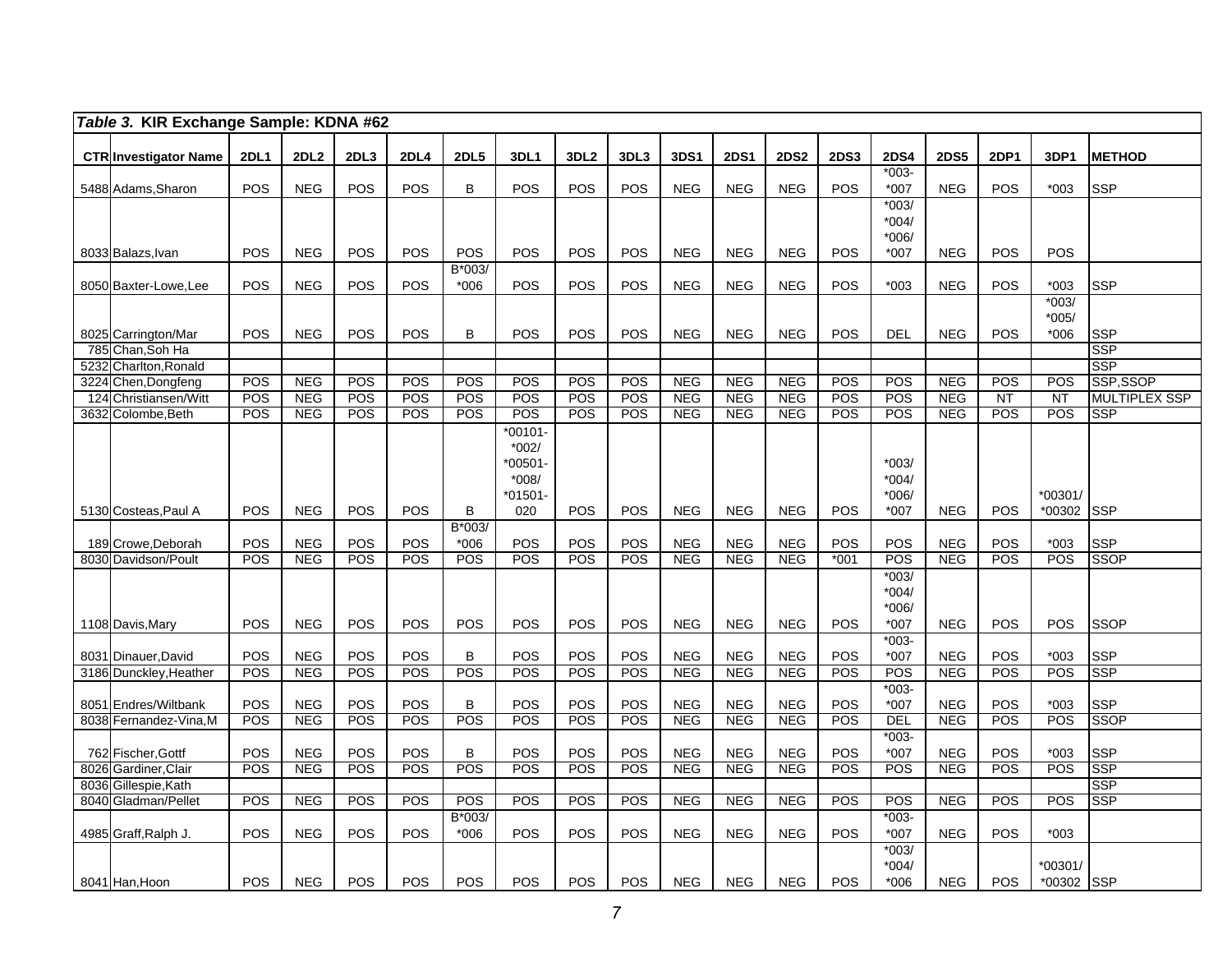|      | Table 3. KIR Exchange Sample: KDNA #62        |             |                          |                   |             |             |            |                  |            |                          |                          |                          |             |                      |                          |                        |                           |                                    |
|------|-----------------------------------------------|-------------|--------------------------|-------------------|-------------|-------------|------------|------------------|------------|--------------------------|--------------------------|--------------------------|-------------|----------------------|--------------------------|------------------------|---------------------------|------------------------------------|
|      | <b>CTR Investigator Name</b>                  | <b>2DL1</b> | <b>2DL2</b>              | 2DL3              | <b>2DL4</b> | <b>2DL5</b> | 3DL1       | 3DL <sub>2</sub> | 3DL3       | 3DS1                     | <b>2DS1</b>              | <b>2DS2</b>              | <b>2DS3</b> | <b>2DS4</b>          | <b>2DS5</b>              | <b>2DP1</b>            | 3DP1                      | <b>METHOD</b>                      |
|      |                                               |             |                          |                   |             |             |            |                  |            |                          |                          |                          |             | $*003-$              |                          |                        |                           |                                    |
|      | 1461 Hidajat, Melan                           | POS         | <b>NEG</b>               | POS               | POS         | B           | POS        | POS              | POS        | <b>NEG</b>               | <b>POS</b>               | <b>NEG</b>               | POS         | $*007$               | <b>NEG</b>               | POS                    | $*003$                    | <b>SSP</b>                         |
|      |                                               |             |                          |                   |             |             |            |                  |            |                          |                          |                          |             | $*003-$              |                          |                        |                           |                                    |
|      | 615 Holdsworth/Tait                           | POS         | <b>NEG</b>               | POS               | POS         | B*003       | POS        | POS              | POS        | <b>NEG</b>               | <b>NEG</b>               | <b>NEG</b>               | POS         | $*006$               | <b>NEG</b>               | POS                    | $*003$                    | <b>SSP</b>                         |
|      |                                               |             |                          |                   |             |             |            |                  |            |                          |                          |                          |             | $*003-$              |                          |                        |                           |                                    |
|      | 5000 Hsu, Susan H.                            | POS         | <b>NEG</b>               | POS               | POS         | POS         | POS        | POS              | POS        | <b>NEG</b>               | <b>NEG</b>               | <b>NEG</b>               | POS         | $*007$               | <b>NEG</b>               | POS                    | $*003$                    | SSOP,SSP                           |
|      | 4337 Kim, Tai-Gyu                             | POS         | <b>NEG</b>               | POS               | POS         | POS         | POS        | POS              | <b>POS</b> | <b>NEG</b>               | <b>NEG</b>               | <b>NEG</b>               | POS         | POS                  | <b>NEG</b>               | POS                    | POS                       | <b>SSP</b>                         |
|      | 8037 Kotsch, Katja                            | POS         | <b>NEG</b>               | POS               | POS         | <b>POS</b>  | POS        | POS              | POS        | <b>NEG</b>               | <b>NEG</b>               | <b>NEG</b>               | POS         | POS                  | <b>NEG</b>               | POS                    | POS                       | <b>SSP</b>                         |
|      |                                               |             |                          |                   |             |             |            |                  |            |                          |                          |                          |             | $*003-$              |                          |                        |                           |                                    |
|      | 836 KuKuruga, Debr<br>8046 Kusnierczyk, Piotr | POS<br>POS  | <b>NEG</b><br>NEG        | <b>POS</b><br>POS | POS<br>POS  | POS<br>POS  | POS<br>POS | POS<br>POS       | POS<br>POS | <b>NEG</b><br><b>NEG</b> | <b>NEG</b><br><b>NEG</b> | <b>NEG</b><br><b>NEG</b> | POS<br>POS  | $*007$<br><b>DEL</b> | <b>NEG</b><br><b>NEG</b> | POS<br>$\overline{NT}$ | $*003$<br>$\overline{NT}$ | <b>SSP</b><br><b>MULTIPLEX SSP</b> |
| 731  | Loewenthal, Ron                               |             |                          |                   |             |             |            |                  |            |                          |                          |                          |             |                      |                          |                        |                           |                                    |
| 8002 | MacCann, Eileen                               | POS         | <b>NEG</b>               | POS               | POS         | POS         | POS        | POS              | POS        | <b>NEG</b>               | <b>NEG</b>               | <b>NEG</b>               | POS         | POS                  | <b>NEG</b>               | POS                    | POS                       | <b>SSP</b>                         |
|      |                                               |             |                          |                   |             |             |            |                  |            |                          |                          |                          |             | $*003/$              |                          |                        |                           |                                    |
|      |                                               |             |                          |                   |             |             |            |                  |            |                          |                          |                          |             | $*004/$              |                          |                        |                           |                                    |
|      |                                               |             |                          |                   |             |             |            |                  |            |                          |                          |                          |             | $*006/$              |                          |                        |                           |                                    |
|      |                                               |             |                          |                   |             |             |            |                  |            |                          |                          |                          |             | $*007/$              |                          |                        |                           |                                    |
|      | 5142 Marsh, Steven                            | POS         | <b>NEG</b>               | POS               | POS         | POS         | POS        | POS              | POS        | <b>NEG</b>               | <b>NEG</b>               | <b>NEG</b>               | POS         | *009. -              | <b>NEG</b>               | POS                    | $*003. -$                 | <b>ISSP</b>                        |
| 3582 | McCluskey, Jame                               |             |                          |                   |             |             |            |                  |            |                          |                          |                          |             |                      |                          |                        |                           |                                    |
|      |                                               |             |                          |                   |             |             |            |                  |            |                          |                          |                          |             | $*003-$              |                          |                        |                           |                                    |
|      | 8027 Middleton, Der                           | POS         | <b>NEG</b>               | POS               | POS         | POS         | POS        | POS              | POS        | <b>NEG</b>               | <b>NEG</b>               | <b>NEG</b>               | POS         | $*009$               | <b>NEG</b>               | POS                    | POS                       | <b>SSOP</b>                        |
|      | 733 Mytilineos, Joan                          | POS         | NEG                      | POS               | POS         | <b>POS</b>  | POS        | POS              | POS        | NEG                      | <b>NEG</b>               | <b>NEG</b>               | POS         | <b>NEG</b>           | <b>NEG</b>               | POS                    | $*003$                    | <b>SSP</b>                         |
|      |                                               |             |                          |                   |             |             |            |                  |            |                          |                          |                          |             |                      |                          |                        | $*001/$                   |                                    |
|      |                                               |             |                          |                   |             |             |            |                  |            |                          |                          |                          |             | $*003-$              |                          |                        | $*002/$                   |                                    |
|      | 2549 Nehlsen-Canna                            | POS         | <b>NEG</b>               | POS               | POS         | B           | POS        | POS              | POS        | <b>NEG</b>               | <b>NEG</b>               | <b>NEG</b>               | POS         | $*007$               | <b>NEG</b>               | POS                    | $*004$                    |                                    |
|      | 8039 Noreen, Harriet                          | POS         | NEG                      | POS               | POS         | POS         | POS        | POS              | POS        | <b>NEG</b>               | <b>NEG</b>               | <b>NEG</b>               | POS         | POS                  | <b>NEG</b>               | POS                    | POS                       | <b>SSOP</b>                        |
| 8022 | Olerup, Olle<br>3966 Permpikul/Vejba          | POS         | <b>NEG</b>               | POS               | POS         | POS         | POS        | POS              | POS        | <b>NEG</b>               | <b>NEG</b>               | <b>NEG</b>               | POS         | POS                  | <b>NEG</b>               | POS                    | POS                       | <b>SSP</b>                         |
|      | 16 Pidwell, Diane J                           | POS         | <b>NEG</b>               | POS               | POS         | POS         | POS        | POS              | POS        | <b>NEG</b>               | <b>NEG</b>               | <b>NEG</b>               | POS         | POS                  | <b>NEG</b>               | POS                    | POS                       | SSOP, SSP                          |
|      | 4141 Pollack, Maril                           | POS         | <b>NEG</b>               | POS               | POS         | <b>POS</b>  | POS        | POS              | POS        | <b>NEG</b>               | $\overline{\text{NT}}$   | <b>NEG</b>               | POS         | POS                  | <b>NEG</b>               | POS                    | POS                       | <b>SSP</b>                         |
|      | 3753 Reed/Rajaling                            | POS         | <b>NEG</b>               | POS               | POS         | <b>POS</b>  | POS        | POS              | POS        | <b>NEG</b>               | <b>NEG</b>               | <b>NEG</b>               | POS         | POS                  | <b>NEG</b>               | POS                    | POS                       | <b>SSP</b>                         |
|      |                                               |             |                          |                   |             |             |            |                  |            |                          |                          |                          |             | $*003-$              |                          |                        |                           |                                    |
|      | 3798 Reinsmoen, Nan                           | POS         | <b>NEG</b>               | POS               | POS         | B*003       | POS        | POS              | POS        | <b>NEG</b>               | <b>NEG</b>               | <b>NEG</b>               | POS         | $*006$               | <b>NEG</b>               | POS                    | $*003$                    | <b>SSP</b>                         |
|      | 1694 Sauer/Guttwald                           | POS         | <b>NEG</b>               | POS               | POS         | <b>POS</b>  | POS        | POS              | POS        | <b>NEG</b>               | <b>NEG</b>               | <b>NEG</b>               | POS         | POS                  | <b>NEG</b>               | POS                    | POS                       | <b>SSP</b>                         |
|      |                                               |             |                          |                   |             |             |            |                  |            |                          |                          |                          |             | $*003-$              |                          |                        |                           |                                    |
|      | 3410 Schroeder, M.L.                          | POS         | <b>NEG</b>               | POS               | POS         | B*003       | POS        | POS              | POS        | <b>NEG</b>               | <b>NEG</b>               | <b>NEG</b>               | POS         | $*006$               | <b>NEG</b>               | POS                    | $*003$                    | <b>SSP</b>                         |
|      |                                               |             |                          |                   |             |             |            |                  |            |                          |                          |                          |             | $*003/$              |                          |                        |                           |                                    |
|      |                                               |             |                          |                   |             |             |            |                  |            |                          |                          |                          |             | $*004/$              |                          |                        |                           |                                    |
|      |                                               |             |                          |                   |             |             |            |                  |            |                          |                          |                          |             | *006/                |                          |                        | $*003/$                   |                                    |
|      |                                               |             |                          |                   |             |             | $*00101.$  |                  |            |                          |                          |                          |             | $*007/$              |                          |                        | $*005/$                   |                                    |
|      | 1426 Senitzer, David                          | POS         | <b>NEG</b>               | POS               | POS         | B*002       | $*017$     | POS              | POS        | <b>NEG</b>               | <b>NEG</b>               | <b>NEG</b>               | POS         | $*009$               | <b>NEG</b>               | POS                    | *006                      | <b>MULTIPLEX SSP</b>               |
|      |                                               |             |                          |                   |             |             |            |                  |            |                          |                          |                          |             | $*003-$              |                          |                        |                           |                                    |
|      | 740 Snider, Denis                             | POS<br>POS  | <b>NEG</b><br><b>NEG</b> | POS<br>POS        | POS<br>POS  | B*003       | POS<br>POS | POS<br>POS       | POS<br>POS | <b>NEG</b><br><b>NEG</b> | <b>NEG</b><br><b>NEG</b> | <b>NEG</b><br><b>NEG</b> | POS<br>POS  | $*006$<br>POS        | <b>NEG</b><br><b>NEG</b> | POS<br>POS             | $*003$<br>$*003$          | <b>SSP</b><br><b>SSP</b>           |
|      | 702 Spannagl, Michae                          |             |                          |                   |             | A, B        |            |                  |            |                          |                          |                          |             |                      |                          |                        |                           |                                    |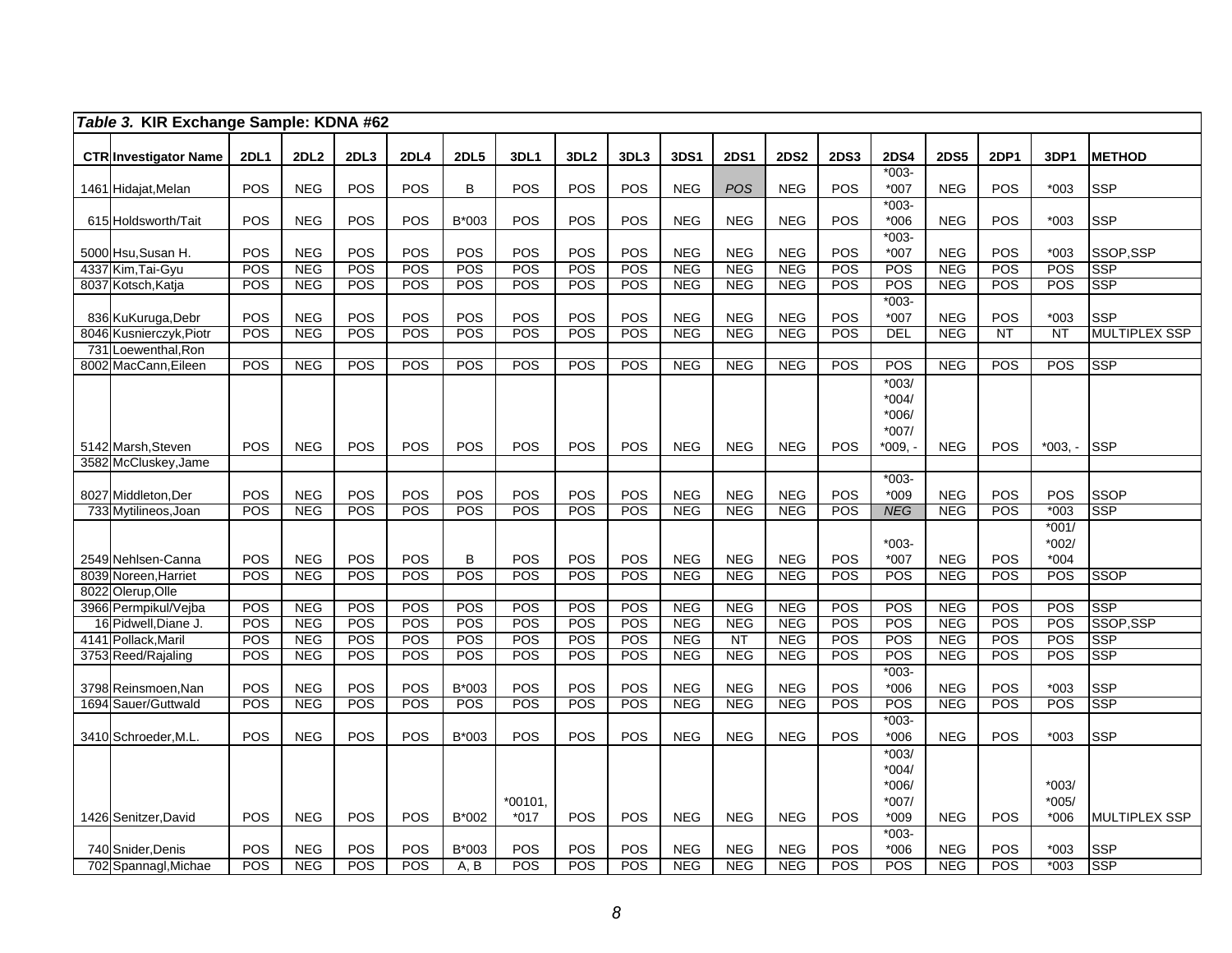| Table 3. KIR Exchange Sample: KDNA #62 |             |             |            |                                                                          |                  |                                                     |                  |            |            |             |             |             |                                         |             |             |                              |               |
|----------------------------------------|-------------|-------------|------------|--------------------------------------------------------------------------|------------------|-----------------------------------------------------|------------------|------------|------------|-------------|-------------|-------------|-----------------------------------------|-------------|-------------|------------------------------|---------------|
| <b>CTR Investigator Name</b>           | <b>2DL1</b> | <b>2DL2</b> | 2DL3       | <b>2DL4</b>                                                              | <b>2DL5</b>      | 3DL1                                                | 3DL <sub>2</sub> | 3DL3       | 3DS1       | <b>2DS1</b> | <b>2DS2</b> | <b>2DS3</b> | <b>2DS4</b>                             | <b>2DS5</b> | <b>2DP1</b> | 3DP1                         | <b>METHOD</b> |
| 8032 Spyropoulou-Vla                   | POS         | <b>NEG</b>  | POS        | POS                                                                      | B                | POS                                                 | POS              | POS        | <b>NEG</b> | <b>NEG</b>  | <b>NEG</b>  | POS         | $*003/$<br>$*007$                       | <b>NEG</b>  | POS         | $*003$                       | SSP,SSOP      |
|                                        |             |             |            |                                                                          |                  |                                                     |                  |            |            |             |             |             | $*003/$<br>$*004/$<br>$*006/$           |             |             |                              |               |
| 746 Stamm, Luz                         | POS         | <b>NEG</b>  | POS        | POS                                                                      | <b>POS</b>       | POS                                                 | POS              | POS        | <b>NEG</b> | <b>NEG</b>  | <b>NEG</b>  | POS         | $*007$                                  | <b>NEG</b>  | POS         | POS                          |               |
| 769 Tavoularis, Sofia                  | POS         | <b>NEG</b>  | POS        | $*001/$<br>*00202/<br>$*003-$<br>$*005/$<br>$*007/$<br>$*008/$<br>$*011$ | <b>POS</b>       | $*001/$<br>$*007 -$<br>$*009/$<br>$*015-$<br>$*018$ | POS              | POS        | <b>NEG</b> | <b>NEG</b>  | <b>NEG</b>  | POS         | $*003/$<br>$*006$                       | <b>NEG</b>  | POS         | POS                          | <b>SSOP</b>   |
| 230 Thoni, Deborah                     | POS         | <b>NEG</b>  | <b>POS</b> | POS                                                                      | <b>POS</b>       | POS                                                 | POS              | <b>POS</b> | <b>NEG</b> | <b>NEG</b>  | <b>NEG</b>  | <b>POS</b>  | POS                                     | <b>NEG</b>  | <b>POS</b>  | <b>POS</b>                   | <b>SSOP</b>   |
| 747 Tiercy, Jean-Marie                 | POS         | <b>NEG</b>  | POS        | POS                                                                      | B*003/<br>$*006$ | POS                                                 | POS              | POS        | <b>NEG</b> | <b>NEG</b>  | <b>NEG</b>  | POS         | $*003/$<br>$*004/$<br>$*006/$<br>$*007$ | <b>NEG</b>  | <b>POS</b>  | *00301/<br>*00302 SSP        |               |
|                                        |             |             |            |                                                                          |                  |                                                     |                  |            |            |             |             |             | $*003/$                                 |             |             |                              |               |
| 4021 Trachtenberg, Eliz                | POS         | <b>NEG</b>  | POS        | POS                                                                      | A*005,<br>B*002  | POS                                                 | POS              | POS        | <b>NEG</b> | <b>NEG</b>  | <b>NEG</b>  | POS         | $*004/$<br>*006/<br>$*007$              | <b>NEG</b>  | POS         | POS                          | MALDI-TDF     |
| 8024 Trowsdale, Joh                    | POS         | <b>NEG</b>  | POS        | NT                                                                       | <b>POS</b>       | POS                                                 | POS              | POS        | <b>NEG</b> | <b>NEG</b>  | <b>NEG</b>  | POS         | <b>DEL</b>                              | <b>NEG</b>  | POS         | <b>POS</b>                   | <b>SSP</b>    |
| 5462 Turner, Victor                    |             |             |            |                                                                          |                  |                                                     |                  |            |            |             |             |             |                                         |             |             |                              | <b>SSP</b>    |
| 8053 Tyan, Dolly                       | POS         | <b>NEG</b>  | POS        | <b>POS</b>                                                               | B*003/<br>$*006$ | POS                                                 | POS              | POS        | <b>NEG</b> | <b>NEG</b>  | <b>NEG</b>  | POS         | $*003-$<br>$*007$                       | <b>NEG</b>  | POS         | $*003$                       | <b>SSP</b>    |
| 8028 Uhrberg, Marku                    | POS         | <b>NEG</b>  | POS        | NT                                                                       | POS              | POS                                                 | POS              | <b>NT</b>  | <b>NEG</b> | <b>NEG</b>  | <b>NEG</b>  | POS         | $*003-$<br>$*007$                       | <b>NEG</b>  | POS         | POS                          | <b>SSP</b>    |
| 3775 Vidan-Jeras, BI                   | POS         | <b>NEG</b>  | POS        | POS                                                                      | <b>POS</b>       | POS                                                 | POS              | POS        | <b>NEG</b> | <b>NEG</b>  | <b>NEG</b>  | POS         | POS                                     | <b>NEG</b>  | POS         | POS                          | <b>SSP</b>    |
| 8023 Vilches, Carlo                    | POS         | <b>NEG</b>  | POS        | POS                                                                      | POS              | POS                                                 | POS              | POS        | <b>NEG</b> | <b>NEG</b>  | <b>NEG</b>  | POS         | POS                                     | <b>NEG</b>  | POS         | $*003/$<br>$*005/$<br>$*006$ | <b>SSP</b>    |
| 8047 Wassmuth, Ralf                    | POS         | <b>NEG</b>  | <b>POS</b> | POS                                                                      | <b>POS</b>       | POS                                                 | <b>POS</b>       | POS        | <b>NEG</b> | <b>NEG</b>  | <b>NEG</b>  | POS         | POS                                     | <b>NEG</b>  | POS         | POS                          | <b>SSP</b>    |
| 705 Watkins, David I.                  | POS         | <b>NEG</b>  | POS        | POS                                                                      | B*003/<br>$*006$ | POS                                                 | POS              | POS        | <b>NEG</b> | <b>NEG</b>  | <b>NEG</b>  | POS         | $*003/$<br>$*004/$<br>*006/<br>*007     | <b>NEG</b>  | POS         | $*003$                       | <b>SSP</b>    |
| 4744 Yabe, Toshio                      | POS         | <b>NEG</b>  | POS        | POS                                                                      | POS              | POS                                                 | POS              | POS        | <b>NEG</b> | NEG         | <b>NEG</b>  | POS         | POS                                     | <b>NEG</b>  | <b>POS</b>  | <b>POS</b>                   | <b>SSP</b>    |
| 1466 Yu, Neng                          | POS         | <b>NEG</b>  | <b>POS</b> | POS                                                                      | <b>POS</b>       | POS                                                 | POS              | POS        | <b>NEG</b> | <b>NEG</b>  | <b>NEG</b>  | POS         | POS                                     | <b>NEG</b>  | <b>POS</b>  | <b>POS</b>                   | <b>SSOP</b>   |
| 713 Zachary, Andre                     | POS         | <b>NEG</b>  | POS        | <b>POS</b>                                                               | B*003            | <b>POS</b>                                          | POS              | POS        | <b>NEG</b> | <b>NEG</b>  | <b>NEG</b>  | POS         | $*003-$<br>$*006$                       | <b>NEG</b>  | POS         | $*003$                       | <b>SSP</b>    |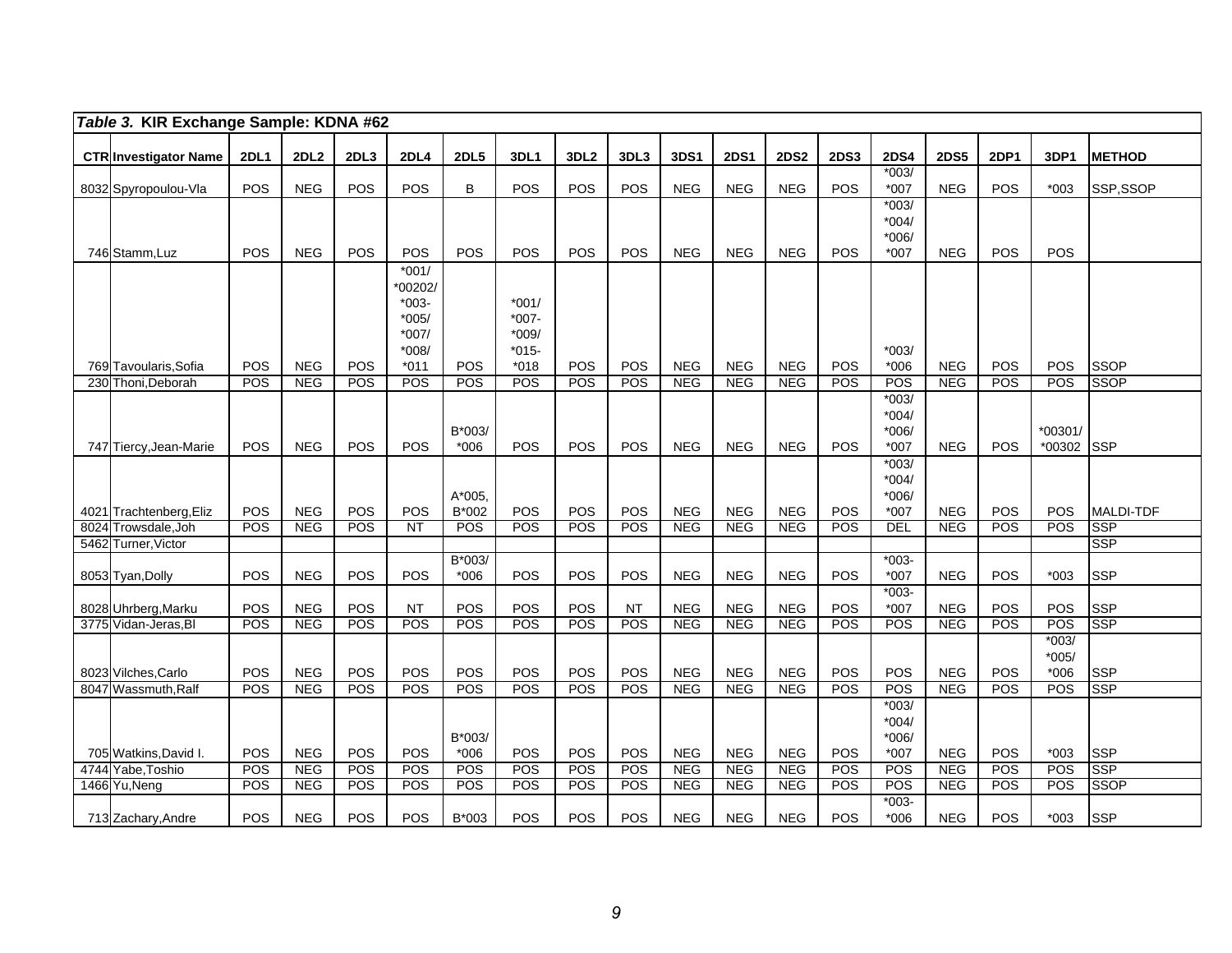| Table 4. KIR Exchange Sample: KDNA #63      |             |            |            |             |                  |                                                                        |                  |            |                   |             |             |             |             |             |             |                    |                          |
|---------------------------------------------|-------------|------------|------------|-------------|------------------|------------------------------------------------------------------------|------------------|------------|-------------------|-------------|-------------|-------------|-------------|-------------|-------------|--------------------|--------------------------|
| <b>CTR Investigator Name</b>                | <b>2DL1</b> | 2DL2       | 2DL3       | <b>2DL4</b> | <b>2DL5</b>      | 3DL1                                                                   | 3DL <sub>2</sub> | 3DL3       | <b>3DS1</b>       | <b>2DS1</b> | <b>2DS2</b> | <b>2DS3</b> | <b>2DS4</b> | <b>2DS5</b> | <b>2DP1</b> | 3DP1               | <b>METHOD</b>            |
| 5488 Adams, Sharon                          | <b>POS</b>  | <b>NEG</b> | POS        | POS         | A                | POS                                                                    | POS              | POS        | POS               | POS         | <b>NEG</b>  | <b>POS</b>  | *001/ *002  | <b>NEG</b>  | <b>POS</b>  | $*003$             | <b>SSP</b>               |
| 8033 Balazs, Ivan                           | <b>POS</b>  | <b>NEG</b> | <b>POS</b> | <b>POS</b>  | POS              | POS                                                                    | <b>POS</b>       | <b>POS</b> | $*010-$<br>$*014$ | POS         | <b>NEG</b>  | <b>POS</b>  | $*001$      | <b>NEG</b>  | <b>POS</b>  | POS                |                          |
| 8050 Baxter-Lowe, Lee                       | POS         | <b>NEG</b> | POS        | POS         | A*001/<br>$*005$ | POS                                                                    | POS              | POS        | POS               | POS         | <b>NEG</b>  | POS         | $*001$      | <b>NEG</b>  | POS         | $*003$             | <b>SSP</b>               |
|                                             | <b>POS</b>  |            |            |             |                  | POS                                                                    |                  | POS        | POS               | POS         | <b>NEG</b>  |             |             | <b>NEG</b>  | <b>POS</b>  | $*003/$<br>$*005/$ |                          |
| 8025 Carrington/Mar<br>785 Chan, Soh Ha     |             | <b>NEG</b> | POS        | POS         | A                |                                                                        | POS              |            |                   |             |             | POS         | <b>FULL</b> |             |             | $*006$             | <b>SSP</b><br><b>SSP</b> |
| 5232 Charlton, Ronald                       |             |            |            |             |                  |                                                                        |                  |            |                   |             |             |             |             |             |             |                    | <b>SSP</b>               |
| 3224 Chen, Dongfeng                         | <b>POS</b>  | <b>NEG</b> | <b>POS</b> | <b>POS</b>  | POS              | <b>POS</b>                                                             | POS              | <b>POS</b> | POS               | POS         | <b>NEG</b>  | <b>POS</b>  | POS         | <b>NEG</b>  | <b>POS</b>  | POS                | SSP,SSOP                 |
| 124 Christiansen/Witt                       | POS         | <b>NEG</b> | POS        | POS         | POS              | POS                                                                    | <b>POS</b>       | POS        | POS               | POS         | <b>NEG</b>  | POS         | POS         | <b>NEG</b>  | <b>NT</b>   | <b>NT</b>          | <b>MULTIPLEX SSP</b>     |
| 3632 Colombe, Beth                          | <b>POS</b>  | <b>NEG</b> | <b>POS</b> | POS         | <b>POS</b>       | POS                                                                    | <b>POS</b>       | POS        | POS               | <b>POS</b>  | <b>NEG</b>  | POS         | POS         | <b>NEG</b>  | POS         | <b>POS</b>         | <b>SSP</b>               |
|                                             |             |            |            |             |                  | $*00101$<br>$*002/$<br>00501<br>$*009/$<br>01501<br>$*044/$<br>$*056/$ |                  |            |                   | *0020101-   |             |             | *0010101-   |             |             | *00301/            |                          |
| 5130 Costeas, Paul A                        | <b>POS</b>  | <b>NEG</b> | POS        | <b>POS</b>  | A                | $*057$                                                                 | <b>POS</b>       | POS        | POS               | $*004$      | <b>NEG</b>  | POS         | *00103      | <b>NEG</b>  | POS         | *00302             | <b>SSP</b>               |
| 189 Crowe, Deborah                          | POS         | <b>NEG</b> | POS        | POS         | A*001/<br>$*005$ | POS                                                                    | POS              | POS        | POS               | POS         | <b>NEG</b>  | POS         | *001/ *002  | <b>NEG</b>  | POS         | $*003$             | <b>SSP</b>               |
| 8030 Davidson/Poult                         | POS         | <b>NEG</b> | <b>POS</b> | POS         | POS              | POS                                                                    | POS              | POS        | POS               | POS         | <b>NEG</b>  | $*001$      | $*001$      | <b>NEG</b>  | POS         | POS                | <b>SSOP</b>              |
| 1108 Davis, Mary                            | <b>POS</b>  | <b>NEG</b> | POS        | POS         | POS              | POS                                                                    | POS              | POS        | $*010-$<br>$*014$ | POS         | <b>NEG</b>  | POS         | $*001$      | <b>NEG</b>  | POS         | POS                | <b>SSOP</b>              |
| 8031 Dinauer, David                         | POS         | <b>NEG</b> | POS        | POS         | Α                | POS                                                                    | POS              | POS        | POS               | POS         | <b>NEG</b>  | POS         | *001/ *002  | <b>NEG</b>  | POS         | $*003$             | <b>SSP</b>               |
| 3186 Dunckley, Heather                      | POS         | <b>NEG</b> | POS        | POS         | POS              | POS                                                                    | POS              | POS        | POS               | <b>POS</b>  | <b>NEG</b>  | POS         | POS         | <b>NEG</b>  | POS         | POS                | <b>SSP</b>               |
| 8051 Endres/Wiltbank                        | POS         | <b>NEG</b> | POS        | POS         | Α                | POS                                                                    | POS              | POS        | POS               | POS         | <b>NEG</b>  | <b>POS</b>  | *001/ *002  | <b>NEG</b>  | POS         | $*003$             | <b>SSP</b>               |
| 8038 Fernandez-Vina, M                      | POS         | <b>NEG</b> | POS        | POS         | POS              | POS                                                                    | <b>POS</b>       | POS        | POS               | <b>POS</b>  | <b>NEG</b>  | POS         | $*001$      | <b>NEG</b>  | POS         | POS                | <b>SSOP</b>              |
| 762 Fischer, Gottf                          | <b>POS</b>  | <b>NEG</b> | POS        | POS         | Α                | POS                                                                    | POS              | POS        | POS               | POS         | <b>NEG</b>  | POS         | *001/ *002  | <b>NEG</b>  | <b>POS</b>  | $*003$             | <b>SSP</b>               |
| 8026 Gardiner, Clair                        | POS         | <b>NEG</b> | POS        | POS         | POS              | POS                                                                    | <b>POS</b>       | POS        | POS               | POS         | NEG         | POS         | POS         | NEG         | POS         | POS                | <b>SSP</b><br><b>SSP</b> |
| 8036 Gillespie, Kath<br>8040 Gladman/Pellet | POS         | <b>NEG</b> | POS        | POS         | POS              | POS                                                                    | <b>POS</b>       | POS        | POS               | <b>POS</b>  | <b>NEG</b>  | POS         | POS         | <b>NEG</b>  | POS         | POS                | <b>SSP</b>               |
| 4985 Graff, Ralph J.                        | POS         | <b>NEG</b> | POS        | POS         | A                | POS                                                                    | <b>POS</b>       | POS        | POS               | POS         | <b>NEG</b>  | POS         | *001/ *002  | <b>NEG</b>  | POS         | $*003$             |                          |
| 8041 Han, Hoon                              | POS         | <b>NEG</b> | POS        | POS         | POS              | POS                                                                    | POS              | POS        | <b>POS</b>        | <b>POS</b>  | <b>NEG</b>  | POS         | *001/ *002  | <b>NEG</b>  | POS         | *00301/<br>*00302  | <b>SSP</b>               |
| 1461 Hidajat, Melan                         | <b>POS</b>  | <b>NEG</b> | <b>POS</b> | <b>POS</b>  | Α                | POS                                                                    | <b>POS</b>       | POS        | POS               | POS         | <b>NEG</b>  | <b>POS</b>  | *001/ *002  | <b>NEG</b>  | <b>POS</b>  | $*003$             | <b>SSP</b>               |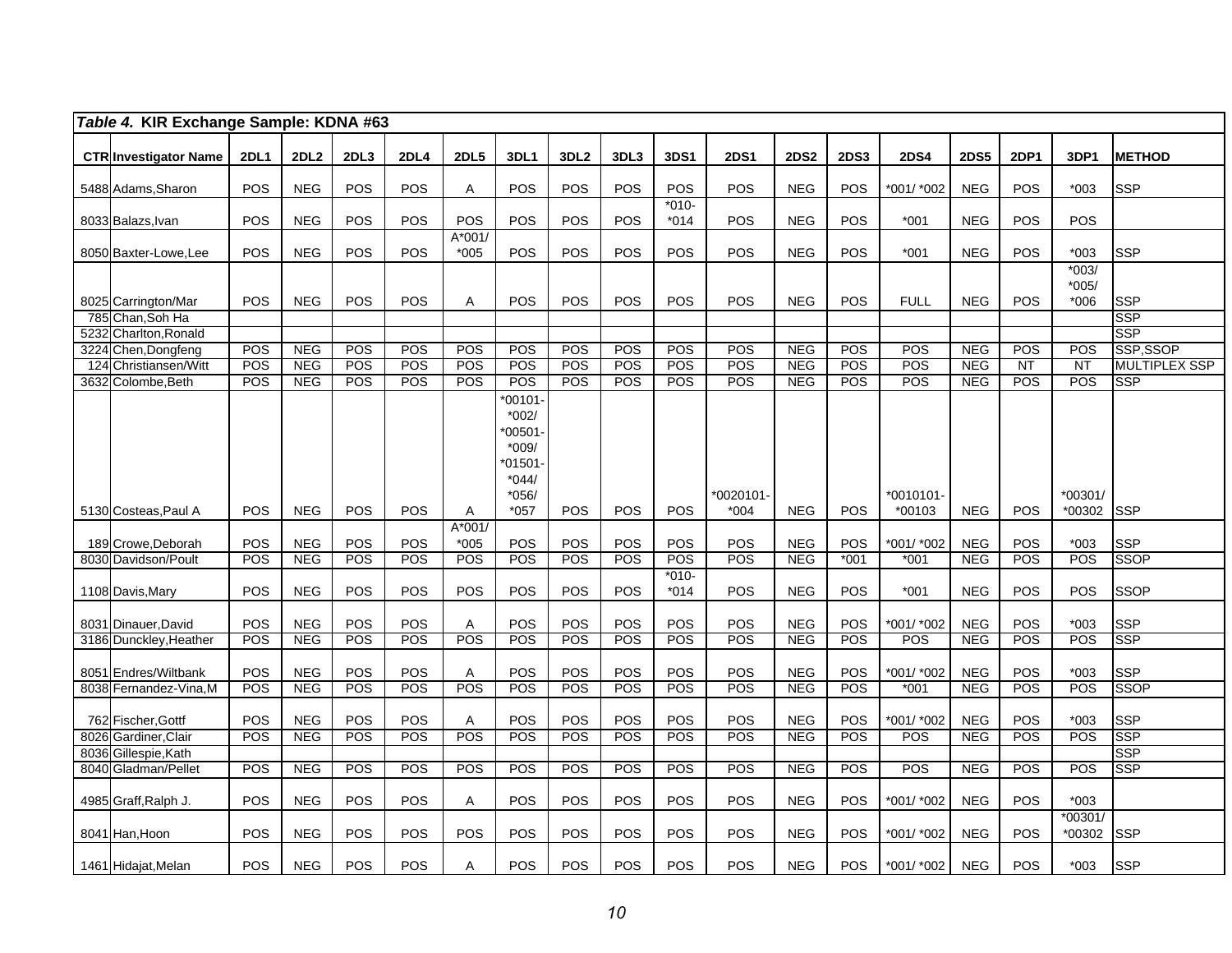| Table 4. KIR Exchange Sample: KDNA #63      |             |                  |            |                    |                       |                    |                  |            |                  |             |             |             |             |             |      |                   |                      |
|---------------------------------------------|-------------|------------------|------------|--------------------|-----------------------|--------------------|------------------|------------|------------------|-------------|-------------|-------------|-------------|-------------|------|-------------------|----------------------|
|                                             |             |                  |            |                    |                       |                    |                  |            |                  |             |             |             |             |             |      |                   |                      |
| <b>CTR Investigator Name</b>                | <b>2DL1</b> | 2DL <sub>2</sub> | 2DL3       | <b>2DL4</b>        | <b>2DL5</b><br>A*001/ | 3DL1               | 3DL <sub>2</sub> | 3DL3       | 3DS1             | <b>2DS1</b> | <b>2DS2</b> | <b>2DS3</b> | <b>2DS4</b> | <b>2DS5</b> | 2DP1 | 3DP1              | <b>METHOD</b>        |
| 615 Holdsworth/Tait                         | POS         | <b>NEG</b>       | POS        | POS                | $*005$                | POS                | POS              | POS        | POS              | POS         | <b>NEG</b>  | POS         | *001/ *002  | <b>NEG</b>  | POS  | $*003$            | <b>SSP</b>           |
| 5000 Hsu, Susan H.                          | POS         | <b>NEG</b>       | POS        | POS                | POS                   | POS                | POS              | POS        | POS              | POS         | <b>NEG</b>  | POS         | $*001$      | <b>NEG</b>  | POS  | $*003$            | SSOP, SSP            |
| 4337 Kim, Tai-Gyu                           | POS         | <b>NEG</b>       | POS        | POS                | POS                   | POS                | POS              | POS        | POS              | POS         | <b>NEG</b>  | <b>POS</b>  | POS         | <b>NEG</b>  | POS  | POS               | <b>SSP</b>           |
| 8037 Kotsch, Katja                          | POS         | <b>NEG</b>       | <b>POS</b> | <b>POS</b>         | POS                   | POS                | POS              | POS        | <b>POS</b>       | <b>POS</b>  | <b>NEG</b>  | <b>POS</b>  | POS         | <b>NEG</b>  | POS  | POS               | <b>SSP</b>           |
|                                             |             |                  |            |                    |                       |                    |                  |            |                  |             |             |             |             |             |      |                   |                      |
| 836 KuKuruga, Debr                          | POS         | <b>NEG</b>       | POS        | POS                | POS                   | POS                | POS              | POS        | POS              | POS         | <b>NEG</b>  | POS         | *001/ *002  | <b>NEG</b>  | POS  | $*003$            | <b>SSP</b>           |
| 8046 Kusnierczyk, Piotr                     | <b>POS</b>  | <b>NEG</b>       | POS        | POS                | POS                   | POS                | POS              | POS        | POS              | <b>POS</b>  | <b>NEG</b>  | POS         | <b>FULL</b> | <b>NEG</b>  | NT   | <b>NT</b>         | <b>MULTIPLEX SSP</b> |
| 731 Loewenthal, Ron                         |             |                  |            |                    |                       |                    |                  |            |                  |             |             |             |             |             |      |                   |                      |
| 8002 MacCann, Eileen                        | POS         | <b>NEG</b>       | POS        | POS                | POS                   | $\overline{POS}$   | POS              | POS        | $\overline{NT}$  | POS         | <b>NEG</b>  | POS         | POS         | NEG         | POS  | POS               | <b>SSP</b>           |
| 5142 Marsh, Steven                          | POS         | <b>NEG</b>       | POS        | POS                | POS                   | <b>POS</b>         | POS              | POS        | $\overline{POS}$ | POS         | <b>NEG</b>  | POS         | $*001,-$    | <b>NEG</b>  | POS  | $*003, -$         | <b>SSP</b>           |
| 3582 McCluskey, Jame<br>8027 Middleton, Der | POS         | <b>NEG</b>       | POS        | POS                | POS                   | POS                | POS              | POS        | POS              | POS         | <b>NEG</b>  | POS         | $*001$      | <b>NEG</b>  | POS  | POS               | <b>SSOP</b>          |
| 733 Mytilineos, Joan                        | POS         | <b>NEG</b>       | <b>POS</b> | <b>POS</b>         | POS                   | <b>POS</b>         | POS              | POS        | POS              | <b>POS</b>  | <b>NEG</b>  | <b>POS</b>  | POS         | <b>NEG</b>  | POS  | $*003$            | <b>SSP</b>           |
|                                             |             |                  |            |                    |                       |                    |                  |            |                  |             |             |             |             |             |      |                   |                      |
| 2549 Nehlsen-Canna                          | POS         | <b>NEG</b>       | POS        | POS                | A                     | POS                | POS              | POS        | POS              | POS         | <b>NEG</b>  | POS         | *001/ *002  | <b>NEG</b>  | POS  | $*003$            |                      |
| 8039 Noreen.Harriet                         | POS         | <b>NEG</b>       | POS        | POS                | POS                   | <b>POS</b>         | POS              | POS        | POS              | POS         | <b>NEG</b>  | <b>POS</b>  | POS         | NEG         | POS  | POS               | <b>SSOP</b>          |
| 8022 Olerup, Olle                           |             |                  |            |                    |                       |                    |                  |            |                  |             |             |             |             |             |      |                   |                      |
| 3966 Permpikul/Vejba                        | POS         | <b>NEG</b>       | POS        | POS                | POS                   | <b>POS</b>         | POS              | POS        | POS              | POS         | <b>NEG</b>  | POS         | POS         | <b>NEG</b>  | POS  | POS               | <b>SSP</b>           |
| 16 Pidwell, Diane J.                        | POS         | <b>NEG</b>       | POS        | <b>POS</b>         | POS                   | <b>POS</b>         | <b>POS</b>       | POS        | POS              | POS         | <b>NEG</b>  | POS         | POS         | <b>NEG</b>  | POS  | POS               | SSOP, SSP            |
| 4141 Pollack, Maril                         | POS         | <b>NEG</b>       | POS        | POS                | POS                   | POS                | POS              | POS        | POS              | POS         | <b>NEG</b>  | POS         | POS         | <b>NEG</b>  | POS  | POS               | <b>SSP</b>           |
| 3753 Reed/Rajaling                          | POS         | <b>NEG</b>       | POS        | <b>POS</b>         | POS                   | POS                | POS              | POS        | POS              | POS         | <b>NEG</b>  | <b>POS</b>  | POS         | <b>NEG</b>  | POS  | POS               | <b>SSP</b>           |
|                                             |             |                  |            |                    |                       |                    |                  |            |                  |             |             |             |             |             |      |                   |                      |
| 3798 Reinsmoen, Nan                         | POS         | <b>NEG</b>       | POS        | POS                | A                     | POS                | POS              | POS        | POS              | POS         | <b>NEG</b>  | <b>POS</b>  | *001/ *002  | <b>NEG</b>  | POS  | $*003$            | <b>SSP</b>           |
| 1694 Sauer/Guttwald                         | POS         | <b>NEG</b>       | <b>POS</b> | <b>POS</b>         | POS                   | <b>POS</b>         | <b>POS</b>       | POS        | POS              | <b>POS</b>  | <b>NEG</b>  | POS         | POS         | <b>NEG</b>  | POS  | POS               | <b>SSP</b>           |
|                                             |             |                  |            | POS                |                       |                    |                  |            |                  |             |             |             |             |             |      |                   |                      |
| 3410 Schroeder, M.L.                        | <b>POS</b>  | <b>NEG</b>       | POS        |                    | $\overline{A}$        | POS                | POS              | POS        | POS              | POS         | <b>NEG</b>  | <b>POS</b>  | *001/ *002  | <b>NEG</b>  | POS  | $*003$<br>$*003/$ | <b>SSP</b>           |
|                                             |             |                  |            |                    |                       |                    |                  |            |                  |             |             |             |             |             |      | $*005/$           |                      |
| 1426 Senitzer, David                        | POS         | <b>NEG</b>       | POS        | POS                | A*005                 | *01502             | POS              | <b>POS</b> | POS              | POS         | <b>NEG</b>  | POS         | $*001$      | <b>NEG</b>  | POS  | $*006$            | <b>MULTIPLEX SSP</b> |
|                                             |             |                  |            |                    | $A*001$               |                    |                  |            |                  |             |             |             |             |             |      |                   |                      |
| 740 Snider, Denis                           | POS         | <b>NEG</b>       | POS        | <b>POS</b>         | $*005$                | POS                | POS              | POS        | POS              | POS         | <b>NEG</b>  | POS         | *001/ *002  | <b>NEG</b>  | POS  | $*003$            | <b>SSP</b>           |
|                                             |             |                  |            |                    |                       |                    |                  |            |                  |             |             |             |             |             |      |                   |                      |
| 702 Spannagl, Michae                        | POS         | <b>NEG</b>       | POS        | <b>POS</b>         | Α                     | <b>POS</b>         | POS              | POS        | POS              | POS         | <b>NEG</b>  | <b>POS</b>  | *001/ *002  | <b>NEG</b>  | POS  | $*003$            | <b>SSP</b>           |
|                                             |             |                  |            |                    | A*001/                |                    |                  |            |                  |             |             |             |             |             |      |                   |                      |
| 8032 Spyropoulou-Vla                        | POS         | <b>NEG</b>       | POS        | POS                | $*005$                | POS                | <b>POS</b>       | <b>POS</b> | <b>POS</b>       | <b>POS</b>  | <b>NEG</b>  | <b>POS</b>  | *001/ *002  | <b>NEG</b>  | POS  | $*003$            | SSP,SSOP             |
| 746 Stamm, Luz                              | POS         | <b>NEG</b>       | POS        | POS                | POS                   | POS                | POS              | POS        | POS              | POS         | <b>NEG</b>  | POS         | $*001$      | <b>NEG</b>  | POS  | POS               |                      |
|                                             |             |                  |            | $*001/$            |                       |                    |                  |            |                  |             |             |             |             |             |      |                   |                      |
|                                             |             |                  |            | *00202/            |                       |                    |                  |            |                  |             |             |             |             |             |      |                   |                      |
|                                             |             |                  |            | $*003-$<br>$*005/$ |                       | $*001/$<br>$*007-$ |                  |            |                  |             |             |             |             |             |      |                   |                      |
|                                             |             |                  |            | *007/              |                       | *009/              |                  |            |                  |             |             |             |             |             |      |                   |                      |
|                                             |             |                  |            | $*008/$            |                       | $*015-$            |                  |            |                  |             |             |             |             |             |      |                   |                      |
| 769 Tavoularis, Sofia                       | POS         | <b>NEG</b>       | POS        | $*011$             | <b>POS</b>            | $*018$             | POS              | POS        | <b>POS</b>       | POS         | <b>NEG</b>  | <b>POS</b>  | $*001$      | <b>NEG</b>  | POS  | POS               | <b>SSOP</b>          |
| 230 Thoni, Deborah                          | POS         | <b>NEG</b>       | <b>POS</b> | <b>POS</b>         | POS                   | POS                | POS              | POS        | <b>POS</b>       | <b>POS</b>  | <b>NEG</b>  | <b>POS</b>  | <b>POS</b>  | <b>NEG</b>  | POS  | <b>POS</b>        | <b>SSOP</b>          |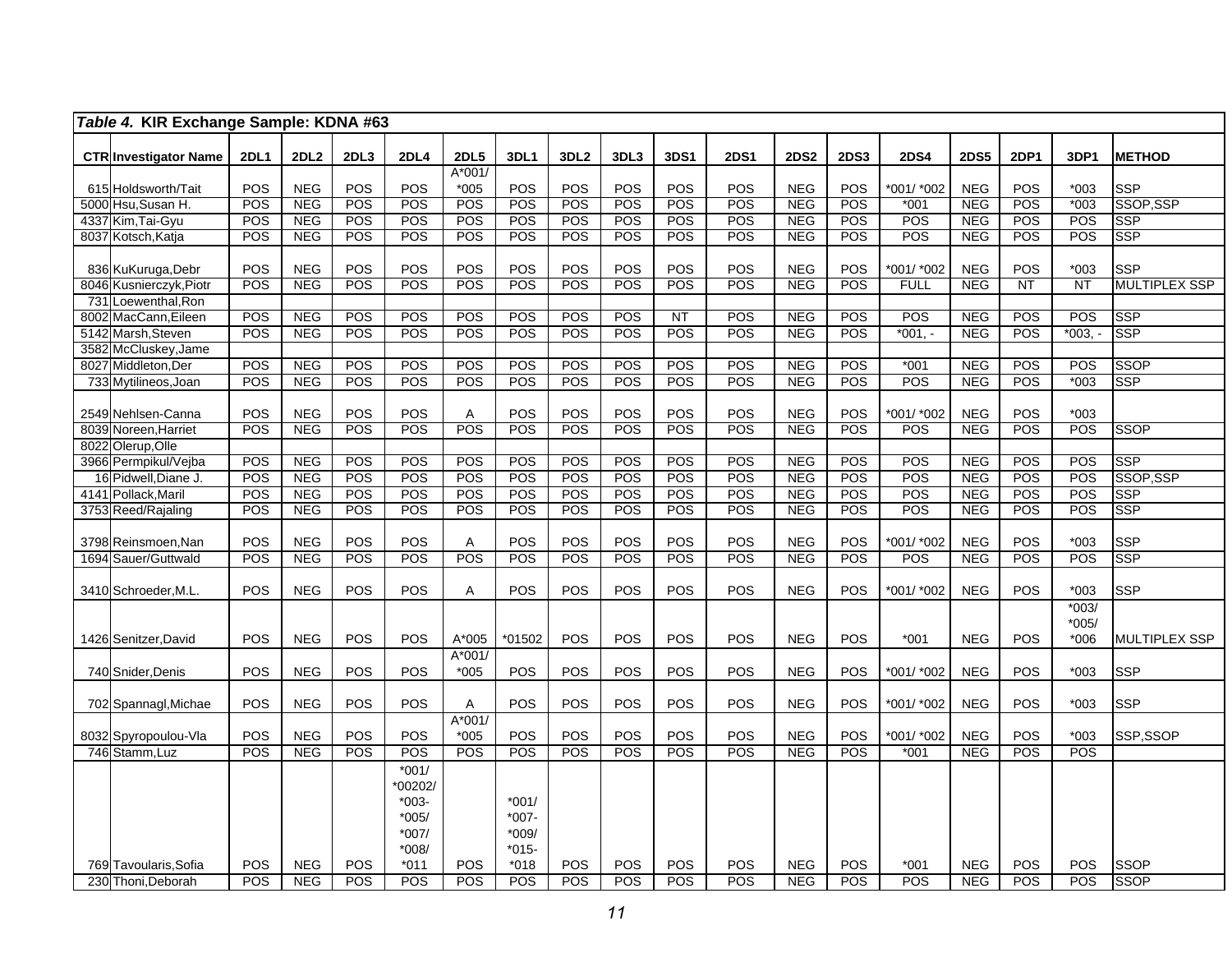| Table 4. KIR Exchange Sample: KDNA #63 |             |                  |            |             |                    |            |                  |            |            |             |             |             |                                       |             |             |                              |                  |
|----------------------------------------|-------------|------------------|------------|-------------|--------------------|------------|------------------|------------|------------|-------------|-------------|-------------|---------------------------------------|-------------|-------------|------------------------------|------------------|
| <b>CTR Investigator Name</b>           | <b>2DL1</b> | 2DL <sub>2</sub> | 2DL3       | <b>2DL4</b> | <b>2DL5</b>        | 3DL1       | 3DL <sub>2</sub> | 3DL3       | 3DS1       | <b>2DS1</b> | <b>2DS2</b> | <b>2DS3</b> | <b>2DS4</b>                           | <b>2DS5</b> | <b>2DP1</b> | 3DP1                         | <b>METHOD</b>    |
|                                        |             |                  |            |             | $A*001/$           |            |                  |            |            |             |             |             | $*0010101-$<br>$*0010103/$<br>*00102/ |             |             | *00301/                      |                  |
| 747 Tiercy, Jean-Marie                 | <b>POS</b>  | <b>NEG</b>       | <b>POS</b> | <b>POS</b>  | $*005$             | <b>POS</b> | <b>POS</b>       | POS        | <b>POS</b> | <b>POS</b>  | <b>NEG</b>  | POS         | $*002$                                | <b>NEG</b>  | <b>POS</b>  | *00302                       | <b>SSP</b>       |
| 4021 Trachtenberg, Eliz                | <b>POS</b>  | <b>NEG</b>       | <b>POS</b> | <b>POS</b>  | *new               | <b>POS</b> | <b>POS</b>       | <b>POS</b> | <b>POS</b> | <b>POS</b>  | <b>NEG</b>  | <b>POS</b>  | <b>POS</b>                            | <b>NEG</b>  | <b>POS</b>  | <b>POS</b>                   | <b>MALDI-TDF</b> |
| 8024 Trowsdale, Joh                    | <b>POS</b>  | <b>NEG</b>       | <b>POS</b> | <b>NT</b>   | <b>POS</b>         | POS        | <b>POS</b>       | <b>POS</b> | <b>POS</b> | <b>POS</b>  | <b>NEG</b>  | <b>POS</b>  | <b>FULL</b>                           | <b>NEG</b>  | POS         | POS                          | <b>SSP</b>       |
| 5462 Turner, Victor                    |             |                  |            |             |                    |            |                  |            |            |             |             |             |                                       |             |             |                              | <b>SSP</b>       |
| 8053 Tyan, Dolly                       | POS         | <b>NEG</b>       | POS        | <b>POS</b>  | A                  | <b>POS</b> | <b>POS</b>       | POS        | <b>POS</b> | <b>POS</b>  | <b>NEG</b>  | POS         | *001/ *002                            | <b>NEG</b>  | <b>POS</b>  | $*003$                       | <b>SSP</b>       |
| 8028 Uhrberg, Marku                    | <b>POS</b>  | <b>NEG</b>       | POS        | <b>NT</b>   | <b>POS</b>         | <b>POS</b> | <b>POS</b>       | <b>NT</b>  | <b>POS</b> | POS.        | <b>NEG</b>  | <b>POS</b>  | *001/ *002                            | <b>NEG</b>  | <b>POS</b>  | <b>POS</b>                   | <b>SSP</b>       |
| 3775 Vidan-Jeras, BI                   | <b>POS</b>  | <b>NEG</b>       | <b>POS</b> | <b>POS</b>  | A                  | <b>POS</b> | <b>POS</b>       | <b>POS</b> | <b>NEG</b> | <b>POS</b>  | <b>NEG</b>  | <b>POS</b>  | <b>POS</b>                            | <b>NEG</b>  | <b>POS</b>  | <b>POS</b>                   | <b>SSP</b>       |
| 8023 Vilches, Carlo                    | <b>POS</b>  | <b>NEG</b>       | <b>POS</b> | <b>POS</b>  | POS                | <b>POS</b> | <b>POS</b>       | <b>POS</b> | <b>POS</b> | <b>POS</b>  | <b>NEG</b>  | POS         | <b>POS</b>                            | <b>NEG</b>  | <b>POS</b>  | $*003/$<br>$*005/$<br>$*006$ | <b>SSP</b>       |
| 8047 Wassmuth, Ralf                    | <b>POS</b>  | <b>NEG</b>       | <b>POS</b> | <b>POS</b>  | <b>POS</b>         | <b>POS</b> | <b>POS</b>       | <b>POS</b> | <b>POS</b> | <b>POS</b>  | <b>NEG</b>  | <b>POS</b>  | <b>POS</b>                            | <b>NEG</b>  | <b>POS</b>  | <b>POS</b>                   | <b>SSP</b>       |
| 705 Watkins, David I.                  | <b>POS</b>  | <b>NEG</b>       | <b>POS</b> | <b>POS</b>  | $A*001/$<br>$*005$ | <b>POS</b> | <b>POS</b>       | <b>POS</b> | <b>POS</b> | <b>POS</b>  | <b>NEG</b>  | <b>POS</b>  | *001/ *002                            | <b>NEG</b>  | <b>POS</b>  | $*003$                       | <b>SSP</b>       |
| 4744 Yabe, Toshio                      | <b>POS</b>  | <b>NEG</b>       | <b>POS</b> | <b>POS</b>  | <b>POS</b>         | POS        | <b>POS</b>       | <b>POS</b> | <b>POS</b> | <b>POS</b>  | <b>NEG</b>  | <b>POS</b>  | <b>POS</b>                            | <b>NEG</b>  | <b>POS</b>  | <b>POS</b>                   | <b>SSP</b>       |
| 1466 Yu, Neng                          | <b>POS</b>  | <b>NEG</b>       | <b>POS</b> | <b>POS</b>  | POS                | POS        | <b>POS</b>       | <b>POS</b> | <b>POS</b> | <b>POS</b>  | <b>NEG</b>  | POS         | POS                                   | <b>NEG</b>  | <b>POS</b>  | POS                          | <b>SSOP</b>      |
| 713 Zachary, Andre                     | <b>POS</b>  | <b>NEG</b>       | POS        | <b>POS</b>  | $A*001/$<br>$*005$ | <b>POS</b> | <b>POS</b>       | <b>POS</b> | <b>POS</b> | <b>POS</b>  | <b>NEG</b>  | POS         | *001/ *002                            | <b>NEG</b>  | <b>POS</b>  | $*003$                       | <b>SSP</b>       |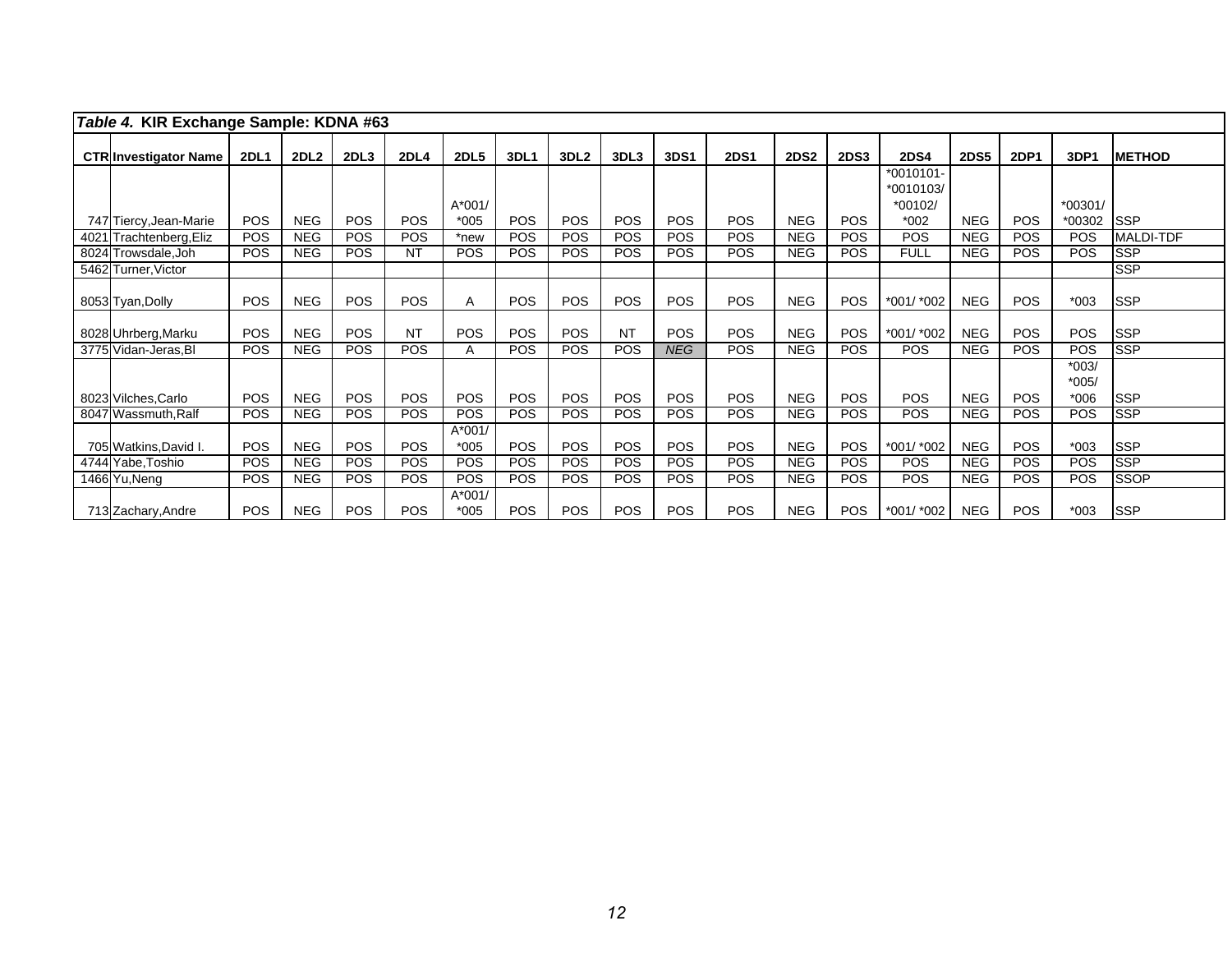|      | Table 5. KIR Exchange Sample: KDNA #64      |             |                  |                  |             |                  |                                                                           |                  |      |                   |             |             |             |                                          |             |             |                              |                          |
|------|---------------------------------------------|-------------|------------------|------------------|-------------|------------------|---------------------------------------------------------------------------|------------------|------|-------------------|-------------|-------------|-------------|------------------------------------------|-------------|-------------|------------------------------|--------------------------|
|      | <b>CTR Investigator Name</b>                | <b>2DL1</b> | 2DL <sub>2</sub> | 2DL <sub>3</sub> | <b>2DL4</b> | <b>2DL5</b>      | 3DL1                                                                      | 3DL <sub>2</sub> | 3DL3 | 3DS1              | <b>2DS1</b> | <b>2DS2</b> | <b>2DS3</b> | <b>2DS4</b>                              | <b>2DS5</b> | <b>2DP1</b> | 3DP1                         | <b>METHOD</b>            |
|      | 5488 Adams, Sharon                          | <b>POS</b>  | <b>NEG</b>       | POS              | <b>POS</b>  | Α                | POS                                                                       | <b>POS</b>       | POS  | <b>POS</b>        | <b>POS</b>  | <b>NEG</b>  | <b>NEG</b>  | $*003-$<br>$*007$                        | <b>POS</b>  | POS         | $*003$                       | <b>SSP</b>               |
|      | 8033 Balazs, Ivan                           | <b>POS</b>  | <b>NEG</b>       | <b>POS</b>       | <b>POS</b>  | POS              | POS                                                                       | POS              | POS  | $*010-$<br>$*014$ | POS         | <b>NEG</b>  | <b>NEG</b>  | $*003/$<br>$*004/$<br>$*006/$<br>$*007$  | <b>POS</b>  | <b>POS</b>  | POS                          |                          |
|      | 8050 Baxter-Lowe, Lee                       | POS         | <b>NEG</b>       | POS              | POS         | A*001/<br>$*005$ | <b>POS</b>                                                                | POS              | POS  | POS               | POS         | <b>NEG</b>  | <b>NEG</b>  | $*003$                                   | POS         | POS         | $*003$                       | <b>SSP</b>               |
|      | 8025 Carrington/Mar                         | POS         | <b>NEG</b>       | POS              | POS         | A                | POS                                                                       | POS              | POS  | <b>POS</b>        | POS         | <b>NEG</b>  | <b>NEG</b>  | <b>DEL</b>                               | POS         | POS         | $*003/$<br>$*005/$<br>$*006$ | <b>SSP</b>               |
|      | 785 Chan.Soh Ha<br>5232 Charlton, Ronald    |             |                  |                  |             |                  |                                                                           |                  |      |                   |             |             |             |                                          |             |             |                              | <b>SSP</b><br><b>SSP</b> |
| 3224 | Chen, Dongfeng                              | POS         | <b>NEG</b>       | POS              | POS         | POS              | POS                                                                       | POS              | POS  | <b>POS</b>        | POS         | <b>NEG</b>  | <b>NEG</b>  | <b>POS</b>                               | POS         | POS         | POS                          | SSP,SSOP                 |
|      | 124 Christiansen/Witt                       | POS         | <b>NEG</b>       | POS              | POS         | POS              | POS                                                                       | POS              | POS  | POS               | POS         | <b>NEG</b>  | <b>NEG</b>  | POS                                      | <b>POS</b>  | NT          | $\overline{NT}$              | <b>MULTIPLEX SSP</b>     |
|      | 3632 Colombe, Beth                          | POS         | <b>NEG</b>       | POS              | POS         | POS              | POS                                                                       | <b>POS</b>       | POS  | POS               | POS         | <b>NEG</b>  | <b>NEG</b>  | POS                                      | POS         | POS         | POS                          | <b>SSP</b>               |
|      |                                             |             |                  |                  |             |                  | $*00101-$<br>$*002, /$<br>00501<br>$*009/$<br>01501<br>$*044/$<br>$*056/$ |                  |      |                   | *0020101-   |             |             | $*003/$<br>$*004/$<br>$*006/$<br>$*007/$ |             |             | *00301/                      |                          |
|      | 5130 Costeas, Paul A                        | <b>POS</b>  | <b>NEG</b>       | POS              | <b>POS</b>  | A                | $*057$                                                                    | <b>POS</b>       | POS  | <b>POS</b>        | $*004$      | <b>NEG</b>  | <b>NEG</b>  | $*009$                                   | <b>POS</b>  | <b>POS</b>  | *00302                       | <b>SSP</b>               |
|      | 189 Crowe, Deborah                          | POS         | <b>NEG</b>       | POS              | POS         | A*001/<br>$*005$ | POS                                                                       | POS              | POS  | POS               | <b>POS</b>  | <b>NEG</b>  | <b>NEG</b>  | POS                                      | POS         | POS         | $*003$                       | <b>SSP</b>               |
|      | 8030 Davidson/Poult                         | <b>POS</b>  | <b>NEG</b>       | POS              | <b>POS</b>  | POS              | <b>POS</b>                                                                | POS              | POS  | POS<br>$*010-$    | POS         | <b>NEG</b>  | <b>NEG</b>  | POS<br>$*003/$<br>$*004/$<br>$*006/$     | POS         | POS         | <b>POS</b>                   | <b>SSOP</b>              |
|      | 1108 Davis, Mary                            | POS         | <b>NEG</b>       | POS              | POS         | <b>POS</b>       | POS                                                                       | POS              | POS  | $*014$            | POS         | <b>NEG</b>  | <b>NEG</b>  | $*007$                                   | POS         | POS         | POS                          | <b>SSOP</b>              |
|      | 8031 Dinauer, David                         | POS         | <b>NEG</b>       | POS              | <b>POS</b>  | Α                | POS                                                                       | POS              | POS  | POS               | POS         | <b>NEG</b>  | <b>NEG</b>  | $*003-$<br>$*007$                        | POS         | POS         | $*003$                       | <b>SSP</b>               |
|      | 3186 Dunckley, Heather                      | POS         | <b>NEG</b>       | POS              | POS         | POS              | <b>POS</b>                                                                | POS              | POS  | POS               | POS         | <b>NEG</b>  | <b>NEG</b>  | POS                                      | <b>POS</b>  | POS         | <b>POS</b>                   | <b>SSP</b>               |
|      | 8051 Endres/Wiltbank                        | POS         | <b>NEG</b>       | POS              | <b>POS</b>  | A                | POS                                                                       | POS              | POS  | POS               | POS         | <b>NEG</b>  | <b>NEG</b>  | $*003-$<br>$*007$                        | POS         | POS         | $*003$                       | <b>SSP</b>               |
|      | 8038 Fernandez-Vina, M                      | POS         | <b>NEG</b>       | POS              | POS         | POS              | POS                                                                       | POS              | POS  | POS               | POS         | <b>NEG</b>  | <b>NEG</b>  | <b>DEL</b>                               | <b>POS</b>  | POS         | POS                          | <b>SSOP</b>              |
|      | 762 Fischer, Gottf                          | POS         | <b>NEG</b>       | POS              | POS         | Α                | POS                                                                       | POS              | POS  | POS               | POS         | <b>NEG</b>  | <b>NEG</b>  | $*003-$<br>$*007$                        | POS         | POS         | $*003$                       | <b>SSP</b>               |
|      | 8026 Gardiner, Clair                        | <b>POS</b>  | NEG              | POS              | POS         | POS              | POS                                                                       | POS              | POS  | <b>POS</b>        | POS         | NEG         | <b>NEG</b>  | POS                                      | POS         | POS         | POS                          | <b>SSP</b>               |
|      | 8036 Gillespie, Kath<br>8040 Gladman/Pellet | POS         | <b>NEG</b>       | POS              | POS         | POS              | POS                                                                       | POS              | POS  | POS               | POS         | <b>NEG</b>  | <b>NEG</b>  | POS                                      | POS         | POS         | POS                          | <b>SSP</b><br><b>SSP</b> |
|      | 4985 Graff, Ralph J.                        | POS         | <b>NEG</b>       | POS              | POS         | Α                | POS                                                                       | POS              | POS  | POS               | POS         | <b>NEG</b>  | <b>NEG</b>  | $*003-$<br>$*007$                        | <b>POS</b>  | <b>POS</b>  | $*003$                       |                          |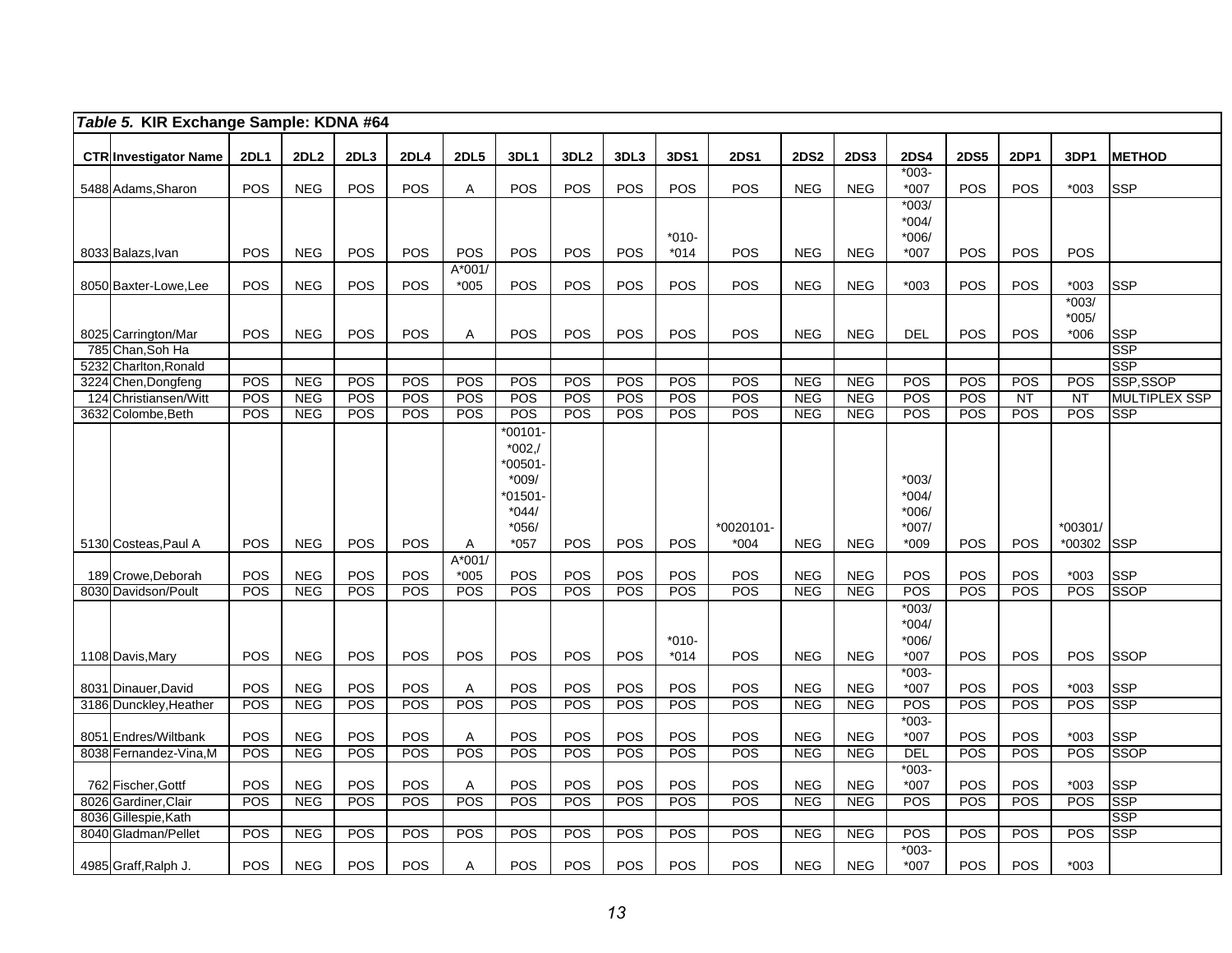|     | Table 5. KIR Exchange Sample: KDNA #64        |                   |                          |            |                   |                     |            |                  |            |                   |                   |                          |                          |                    |                   |             |                     |                                    |
|-----|-----------------------------------------------|-------------------|--------------------------|------------|-------------------|---------------------|------------|------------------|------------|-------------------|-------------------|--------------------------|--------------------------|--------------------|-------------------|-------------|---------------------|------------------------------------|
|     |                                               |                   | <b>2DL2</b>              | 2DL3       | <b>2DL4</b>       |                     | 3DL1       | 3DL <sub>2</sub> | 3DL3       | 3DS1              | <b>2DS1</b>       |                          |                          | <b>2DS4</b>        | <b>2DS5</b>       | <b>2DP1</b> | 3DP1                |                                    |
|     | <b>CTR Investigator Name</b>                  | <b>2DL1</b>       |                          |            |                   | <b>2DL5</b>         |            |                  |            |                   |                   | <b>2DS2</b>              | <b>2DS3</b>              | $*003/$            |                   |             |                     | <b>METHOD</b>                      |
|     |                                               |                   |                          |            |                   |                     |            |                  |            |                   |                   |                          |                          | $*004/$            |                   |             | *00301/             |                                    |
|     | 8041 Han, Hoon                                | <b>POS</b>        | <b>NEG</b>               | POS        | POS               | <b>POS</b>          | POS        | <b>POS</b>       | POS        | <b>POS</b>        | <b>POS</b>        | <b>NEG</b>               | <b>NEG</b>               | $*006$             | POS               | <b>POS</b>  | *00302              | <b>SSP</b>                         |
|     |                                               |                   |                          |            |                   |                     |            |                  |            |                   |                   |                          |                          | $*003-$            |                   |             |                     |                                    |
|     | 1461 Hidajat, Melan                           | <b>POS</b>        | <b>NEG</b>               | POS        | POS               | A                   | POS        | POS              | POS        | <b>POS</b>        | <b>POS</b>        | <b>NEG</b>               | <b>NEG</b>               | $*007$             | <b>POS</b>        | POS         | $*003$              | <b>SSP</b>                         |
|     | 615 Holdsworth/Tait                           | POS               | <b>NEG</b>               | POS        | POS               | A*001/<br>$*005$    | POS        | POS              | POS        | <b>POS</b>        | POS               | <b>NEG</b>               | <b>NEG</b>               | $*003-$<br>$*006$  | <b>POS</b>        | POS         | $*003$              | <b>SSP</b>                         |
|     |                                               |                   |                          |            |                   |                     |            |                  |            |                   |                   |                          |                          | $*003-$            |                   |             |                     |                                    |
|     | 5000 Hsu,Susan H.                             | POS               | <b>NEG</b>               | POS        | POS               | A                   | POS        | POS              | POS        | <b>POS</b>        | <b>POS</b>        | <b>NEG</b>               | <b>NEG</b>               | *007               | POS               | POS         | $*003$              | SSOP,SSP                           |
|     | 4337 Kim, Tai-Gyu                             | POS               | <b>NEG</b>               | POS        | POS               | POS                 | POS        | POS              | POS        | POS               | POS               | <b>NEG</b>               | <b>NEG</b>               | POS                | POS               | POS         | POS                 | <b>SSP</b>                         |
|     | 8037 Kotsch, Katja                            | POS               | <b>NEG</b>               | POS        | POS               | POS                 | POS        | POS              | POS        | POS               | <b>POS</b>        | <b>NEG</b>               | <b>NEG</b>               | POS                | POS               | <b>POS</b>  | <b>POS</b>          | <b>SSP</b>                         |
|     |                                               |                   |                          |            | POS               | POS                 | POS        | POS              | POS        |                   |                   | <b>NEG</b>               |                          | $*003-$            |                   |             |                     |                                    |
|     | 836 KuKuruga, Debr<br>8046 Kusnierczyk, Piotr | POS<br>POS        | <b>NEG</b><br><b>NEG</b> | POS<br>POS | POS               | POS                 | POS        | POS              | POS        | POS<br>POS        | <b>POS</b><br>POS | <b>NEG</b>               | <b>NEG</b><br><b>NEG</b> | *007<br><b>DEL</b> | POS<br><b>POS</b> | POS<br>NT   | $*003$<br><b>NT</b> | <b>SSP</b><br><b>MULTIPLEX SSP</b> |
| 731 | Loewenthal, Ron                               |                   |                          |            |                   |                     |            |                  |            |                   |                   |                          |                          |                    |                   |             |                     |                                    |
|     | 8002 MacCann, Eileen                          | <b>POS</b>        | <b>NEG</b>               | POS        | <b>POS</b>        | POS                 | POS        | POS              | POS        | NT                | <b>POS</b>        | <b>NEG</b>               | <b>NEG</b>               | POS                | POS               | POS         | <b>POS</b>          | <b>SSP</b>                         |
|     |                                               |                   |                          |            |                   |                     |            |                  |            |                   |                   |                          |                          | $*003/$            |                   |             |                     |                                    |
|     |                                               |                   |                          |            |                   |                     |            |                  |            |                   |                   |                          |                          | $*004/$            |                   |             |                     |                                    |
|     |                                               |                   |                          |            |                   |                     |            |                  |            |                   |                   |                          |                          | $*006/$            |                   |             |                     |                                    |
|     | 5142 Marsh, Steven                            | POS               | <b>NEG</b>               | POS        | POS               | POS                 | POS        | POS              | POS        | POS               | POS               | <b>NEG</b>               | <b>NEG</b>               | $*007/$<br>*009. - | POS               | <b>POS</b>  | *003. -             | <b>SSP</b>                         |
|     | 3582 McCluskey, Jame                          |                   |                          |            |                   |                     |            |                  |            |                   |                   |                          |                          |                    |                   |             |                     |                                    |
|     |                                               |                   |                          |            |                   |                     |            |                  |            |                   |                   |                          |                          | $*003-$            |                   |             |                     |                                    |
|     | 8027 Middleton, Der                           | POS               | <b>NEG</b>               | POS        | POS               | POS                 | POS        | POS              | POS        | POS               | <b>POS</b>        | <b>NEG</b>               | <b>NEG</b>               | $*009$             | POS               | POS         | <b>POS</b>          | <b>SSOP</b>                        |
|     | 733 Mytilineos, Joan                          | POS               | <b>NEG</b>               | POS        | <b>POS</b>        | POS                 | POS        | POS              | POS        | <b>POS</b>        | POS               | <b>NEG</b>               | <b>NEG</b>               | POS                | <b>POS</b>        | POS         | $*003$              | <b>SSP</b>                         |
|     |                                               |                   |                          |            |                   |                     |            |                  |            |                   |                   |                          |                          | $*003-$            |                   |             |                     |                                    |
|     | 2549 Nehlsen-Canna<br>8039 Noreen, Harriet    | <b>POS</b><br>POS | <b>NEG</b><br><b>NEG</b> | POS<br>POS | <b>POS</b><br>POS | $\mathsf{A}$<br>POS | POS<br>POS | POS<br>POS       | POS<br>POS | <b>POS</b><br>POS | <b>POS</b><br>POS | <b>NEG</b><br><b>NEG</b> | <b>NEG</b><br><b>NEG</b> | $*007$<br>POS      | POS<br>POS        | POS<br>POS  | $*003$<br>POS       | <b>SSOP</b>                        |
|     | 8022 Olerup, Olle                             |                   |                          |            |                   |                     |            |                  |            |                   |                   |                          |                          |                    |                   |             |                     |                                    |
|     | 3966 Permpikul/Vejba                          | POS               | <b>NEG</b>               | POS        | POS               | POS                 | POS        | POS              | POS        | POS               | POS               | <b>NEG</b>               | <b>NEG</b>               | POS                | POS               | POS         | POS                 | <b>SSP</b>                         |
|     | 16 Pidwell, Diane J.                          | POS               | <b>NEG</b>               | POS        | POS               | POS                 | POS        | POS              | POS        | <b>POS</b>        | POS               | <b>NEG</b>               | <b>NEG</b>               | POS                | POS               | POS         | POS                 | SSOP, SSP                          |
|     | 4141 Pollack, Maril                           | POS               | <b>NEG</b>               | POS        | POS               | POS                 | POS        | $\overline{NT}$  | POS        | POS               | POS               | <b>NEG</b>               | <b>NEG</b>               | POS                | POS               | POS         | POS                 | <b>SSP</b>                         |
|     | 3753 Reed/Rajaling                            | POS               | <b>NEG</b>               | POS        | POS               | POS                 | POS        | POS              | POS        | POS               | POS               | <b>NEG</b>               | <b>NEG</b>               | POS                | POS               | POS         | POS                 | <b>SSP</b>                         |
|     |                                               | POS               | <b>NEG</b>               | POS        | POS               |                     | POS        | POS              | POS        | POS               | POS               | <b>NEG</b>               | <b>NEG</b>               | $*003-$<br>$*006$  | POS               | POS         | $*003$              | <b>SSP</b>                         |
|     | 3798 Reinsmoen, Nan<br>1694 Sauer/Guttwald    | POS               | <b>NEG</b>               | POS        | POS               | Α<br>POS            | POS        | POS              | POS        | POS               | POS               | NEG                      | <b>NEG</b>               | POS                | POS               | POS         | POS                 | <b>SSP</b>                         |
|     |                                               |                   |                          |            |                   |                     |            |                  |            |                   |                   |                          |                          | $*003-$            |                   |             |                     |                                    |
|     | 3410 Schroeder, M.L.                          | POS               | <b>NEG</b>               | POS        | <b>POS</b>        | Α                   | POS        | POS              | POS        | <b>POS</b>        | POS               | <b>NEG</b>               | <b>NEG</b>               | $*006$             | <b>POS</b>        | POS         | $*003$              | <b>SSP</b>                         |
|     |                                               |                   |                          |            |                   |                     |            |                  |            |                   |                   |                          |                          | $*003/$            |                   |             |                     |                                    |
|     |                                               |                   |                          |            |                   |                     |            |                  |            |                   |                   |                          |                          | $*004/$            |                   |             |                     |                                    |
|     |                                               |                   |                          |            |                   |                     |            |                  |            |                   |                   |                          |                          | $*006/$            |                   |             | $*003/$             |                                    |
|     | 1426 Senitzer, David                          | <b>POS</b>        | <b>NEG</b>               | POS        | POS               | $*001$              | $*00101$   | POS              | POS        | POS               | POS               | <b>NEG</b>               | <b>NEG</b>               | $*007/$<br>$*009$  | <b>POS</b>        | <b>POS</b>  | $*005/$<br>$*006$   | <b>MULTIPLEX SSP</b>               |
|     |                                               |                   |                          |            |                   | A*001/              |            |                  |            |                   |                   |                          |                          | $*003-$            |                   |             |                     |                                    |
|     | 740 Snider, Denis                             | POS               | <b>NEG</b>               | POS        | POS               | $*005$              | POS        | POS              | POS        | <b>POS</b>        | POS               | <b>NEG</b>               | <b>NEG</b>               | *007               | <b>POS</b>        | POS         | $*003$              | <b>SSP</b>                         |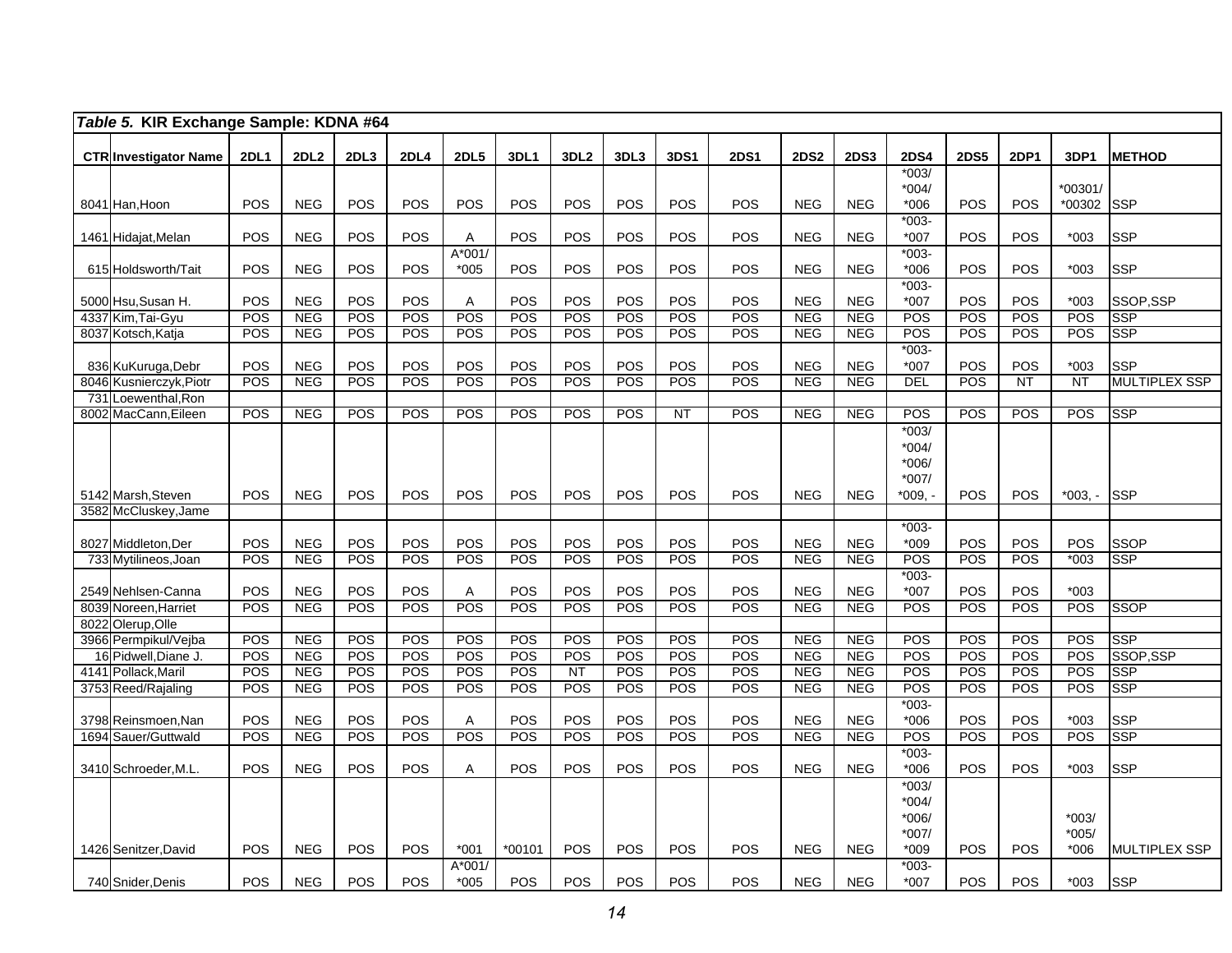| Table 5. KIR Exchange Sample: KDNA #64                                                                                                                                                                                                                                                                                                            |                           |                |                             |  |  |  |  |  |  |  |  |  |
|---------------------------------------------------------------------------------------------------------------------------------------------------------------------------------------------------------------------------------------------------------------------------------------------------------------------------------------------------|---------------------------|----------------|-----------------------------|--|--|--|--|--|--|--|--|--|
|                                                                                                                                                                                                                                                                                                                                                   |                           |                |                             |  |  |  |  |  |  |  |  |  |
| <b>2DL1</b><br>2DL2<br>2DL3<br>2DL4<br><b>2DL5</b><br>3DL1<br>3DL2<br>3DL3<br>3DS1<br><b>2DS1</b><br><b>2DS2</b><br><b>2DS3</b><br><b>2DS4</b><br><b>2DS5</b><br><b>CTR Investigator Name</b><br>POS<br>POS<br>POS<br><b>NEG</b><br>POS<br><b>POS</b><br>POS<br><b>NEG</b><br>POS<br>POS<br>POS<br>POS<br>702 Spannagl, Michae<br><b>NEG</b><br>A | <b>2DP1</b><br><b>POS</b> | 3DP1<br>$*003$ | <b>METHOD</b><br><b>SSP</b> |  |  |  |  |  |  |  |  |  |
| $*003/$<br>A*001/                                                                                                                                                                                                                                                                                                                                 |                           |                |                             |  |  |  |  |  |  |  |  |  |
| POS<br>POS<br>POS<br>POS<br>POS<br>POS<br>POS<br>POS<br>POS<br><b>NEG</b><br>$*005$<br><b>NEG</b><br><b>NEG</b><br>*007<br>8032 Spyropoulou-Vla                                                                                                                                                                                                   | POS                       | $*003$         | SSP,SSOP                    |  |  |  |  |  |  |  |  |  |
| $*003/$                                                                                                                                                                                                                                                                                                                                           |                           |                |                             |  |  |  |  |  |  |  |  |  |
| $*004/$                                                                                                                                                                                                                                                                                                                                           |                           |                |                             |  |  |  |  |  |  |  |  |  |
| $*006/$                                                                                                                                                                                                                                                                                                                                           |                           |                |                             |  |  |  |  |  |  |  |  |  |
| POS<br><b>NEG</b><br>POS<br>POS<br>POS<br>POS<br>POS<br>POS<br>POS<br><b>NEG</b><br><b>POS</b><br><b>NEG</b><br><b>NEG</b><br>$*007$<br>746 Stamm, Luz                                                                                                                                                                                            | POS                       | POS            |                             |  |  |  |  |  |  |  |  |  |
| $*001/$                                                                                                                                                                                                                                                                                                                                           |                           |                |                             |  |  |  |  |  |  |  |  |  |
| *00202/                                                                                                                                                                                                                                                                                                                                           |                           |                |                             |  |  |  |  |  |  |  |  |  |
| $*003-$<br>$*001/$                                                                                                                                                                                                                                                                                                                                |                           |                |                             |  |  |  |  |  |  |  |  |  |
| $*007-$<br>$*005/$                                                                                                                                                                                                                                                                                                                                |                           |                |                             |  |  |  |  |  |  |  |  |  |
| $*007/$<br>$*009/$                                                                                                                                                                                                                                                                                                                                |                           |                |                             |  |  |  |  |  |  |  |  |  |
| $*008/$<br>$*015-$<br>$*003/$<br>POS<br>POS<br>POS<br>POS<br>POS<br>POS<br>POS<br><b>NEG</b><br>POS<br>$*018$<br><b>NEG</b><br><b>NEG</b><br>$*006$<br>769 Tavoularis, Sofia<br>$*011$                                                                                                                                                            | POS                       | POS            | <b>SSOP</b>                 |  |  |  |  |  |  |  |  |  |
| POS<br><b>POS</b><br>POS<br><b>NEG</b><br><b>POS</b><br><b>POS</b><br>POS<br><b>POS</b><br>POS<br>POS<br>POS<br><b>NEG</b><br><b>NEG</b><br>POS<br>230 Thoni, Deborah                                                                                                                                                                             | POS                       | <b>POS</b>     | <b>SSOP</b>                 |  |  |  |  |  |  |  |  |  |
| $*003/$                                                                                                                                                                                                                                                                                                                                           |                           |                |                             |  |  |  |  |  |  |  |  |  |
| $*004/$                                                                                                                                                                                                                                                                                                                                           |                           |                |                             |  |  |  |  |  |  |  |  |  |
| $A*001/$<br>$*006/$                                                                                                                                                                                                                                                                                                                               |                           | *00301/        |                             |  |  |  |  |  |  |  |  |  |
| POS<br>POS<br>$*005$<br>POS<br>POS<br>POS<br><b>NEG</b><br>$*007$<br>POS<br><b>NEG</b><br>POS<br>POS<br><b>NEG</b><br><b>POS</b><br>747 Tiercy, Jean-Marie                                                                                                                                                                                        | POS                       | *00302 SSP     |                             |  |  |  |  |  |  |  |  |  |
| $*003/$                                                                                                                                                                                                                                                                                                                                           |                           |                |                             |  |  |  |  |  |  |  |  |  |
| $*004/$                                                                                                                                                                                                                                                                                                                                           |                           |                |                             |  |  |  |  |  |  |  |  |  |
| $A*001/$<br>$*006/$                                                                                                                                                                                                                                                                                                                               |                           |                |                             |  |  |  |  |  |  |  |  |  |
| POS<br>POS<br><b>NEG</b><br>POS<br>B*006<br>POS<br>POS<br>POS<br>POS<br>POS<br><b>NEG</b><br>$*007$<br>POS<br>4021 Trachtenberg, Eliz<br><b>NEG</b>                                                                                                                                                                                               | POS                       | POS            | <b>MALDI-TDF</b>            |  |  |  |  |  |  |  |  |  |
| POS<br>POS<br>POS<br>POS<br><b>POS</b><br>POS<br><b>NEG</b><br>POS<br><b>NT</b><br><b>POS</b><br>POS<br><b>NEG</b><br>DEL<br>8024 Trowsdale, Joh<br><b>NEG</b>                                                                                                                                                                                    | POS                       | <b>POS</b>     | <b>SSP</b>                  |  |  |  |  |  |  |  |  |  |
| 5462 Turner, Victor                                                                                                                                                                                                                                                                                                                               |                           |                | <b>SSP</b>                  |  |  |  |  |  |  |  |  |  |
| $*003-$<br><b>NEG</b><br>POS<br><b>POS</b><br>POS<br>POS<br>POS<br>POS<br>$*007$<br><b>POS</b><br>POS<br><b>POS</b><br><b>NEG</b><br><b>NEG</b>                                                                                                                                                                                                   | POS                       | $*003$         | <b>SSP</b>                  |  |  |  |  |  |  |  |  |  |
| 8053 Tyan, Dolly<br>A<br>$*003-$                                                                                                                                                                                                                                                                                                                  |                           |                |                             |  |  |  |  |  |  |  |  |  |
| <b>NEG</b><br>POS<br>POS<br>POS<br><b>NEG</b><br>POS<br><b>NT</b><br><b>POS</b><br><b>NT</b><br>POS<br>POS<br><b>NEG</b><br>$*007$<br><b>POS</b><br>8028 Uhrberg, Marku                                                                                                                                                                           | POS                       | POS            | <b>SSP</b>                  |  |  |  |  |  |  |  |  |  |
| POS<br>POS<br>POS<br>POS<br>POS<br><b>POS</b><br>3775 Vidan-Jeras, Bl<br><b>NEG</b><br>POS<br><b>POS</b><br>POS<br><b>NEG</b><br><b>NEG</b><br>POS<br>A                                                                                                                                                                                           | POS                       | <b>POS</b>     | <b>SSP</b>                  |  |  |  |  |  |  |  |  |  |
|                                                                                                                                                                                                                                                                                                                                                   |                           | $*003/$        |                             |  |  |  |  |  |  |  |  |  |
|                                                                                                                                                                                                                                                                                                                                                   |                           | $*005/$        |                             |  |  |  |  |  |  |  |  |  |
| POS<br>POS<br>POS<br><b>NEG</b><br>POS<br>POS<br>POS<br>POS<br>POS<br>POS<br><b>NEG</b><br><b>NEG</b><br>POS<br>POS<br>8023 Vilches, Carlo                                                                                                                                                                                                        | POS                       | $*006$         | <b>SSP</b>                  |  |  |  |  |  |  |  |  |  |
| POS<br>POS<br><b>NEG</b><br>POS<br>POS<br>POS<br>POS<br>POS<br>POS<br>POS<br>POS<br><b>POS</b><br>8047 Wassmuth, Ralf<br><b>NEG</b><br><b>NEG</b>                                                                                                                                                                                                 | POS                       | POS            | <b>SSP</b>                  |  |  |  |  |  |  |  |  |  |
| $*003/$                                                                                                                                                                                                                                                                                                                                           |                           |                |                             |  |  |  |  |  |  |  |  |  |
| $*004/$                                                                                                                                                                                                                                                                                                                                           |                           |                |                             |  |  |  |  |  |  |  |  |  |
| A*001/<br>$*006/$                                                                                                                                                                                                                                                                                                                                 |                           |                |                             |  |  |  |  |  |  |  |  |  |
| POS<br>POS<br>POS<br>$*005$<br>POS<br>POS<br>POS<br>POS<br><b>NEG</b><br>POS<br><b>NEG</b><br>POS<br><b>NEG</b><br>*007<br>705 Watkins, David I.<br>POS<br><b>NEG</b><br>POS<br><b>POS</b><br>POS<br>POS<br>POS<br>POS<br>POS<br><b>NEG</b><br>POS<br><b>POS</b>                                                                                  | POS<br>POS                | $*003$<br>POS  | <b>SSP</b><br><b>SSP</b>    |  |  |  |  |  |  |  |  |  |
| 4744 Yabe, Toshio<br>POS<br><b>NEG</b><br>POS<br><b>POS</b><br><b>POS</b><br>POS<br><b>POS</b><br><b>POS</b><br><b>POS</b><br>1466 Yu, Neng<br><b>NEG</b><br><b>POS</b><br>POS<br><b>POS</b><br><b>NEG</b><br><b>NEG</b><br>POS                                                                                                                   | POS                       | <b>POS</b>     | <b>SSOP</b>                 |  |  |  |  |  |  |  |  |  |
| $*003-$<br>A*001/                                                                                                                                                                                                                                                                                                                                 |                           |                |                             |  |  |  |  |  |  |  |  |  |
| <b>NEG</b><br>POS<br>POS<br>POS<br>POS<br>POS<br>POS<br>POS<br>POS<br>POS<br>$*005$<br><b>NEG</b><br><b>NEG</b><br>$*006$<br>713 Zachary, Andre                                                                                                                                                                                                   | POS                       | $*003$         | <b>SSP</b>                  |  |  |  |  |  |  |  |  |  |